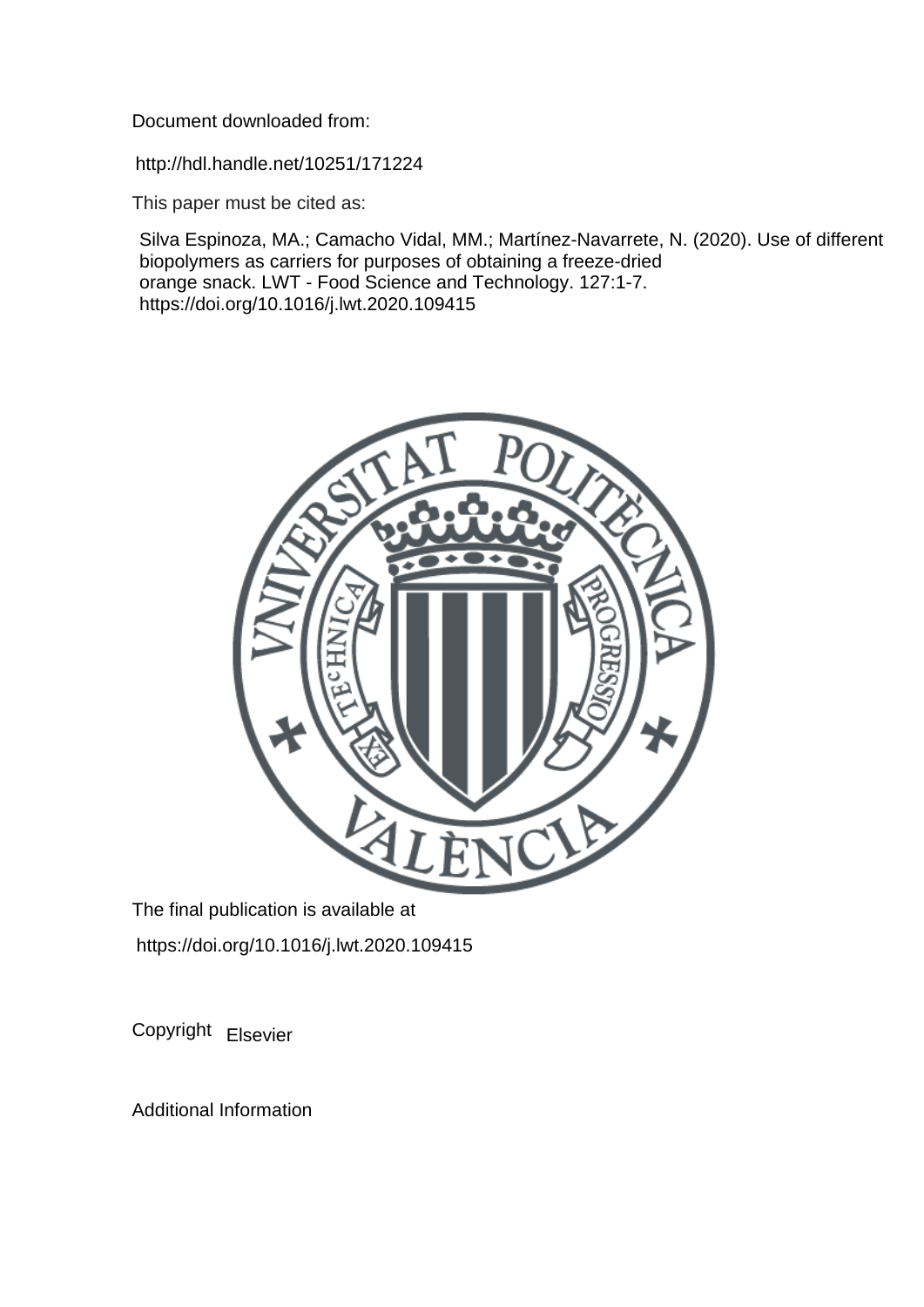| 1  | USE OF DIFFERENT BIOPOLYMERS AS CARRIERS FOR PURPOSES OF OBTAINING A                                      |
|----|-----------------------------------------------------------------------------------------------------------|
| 2  | FREEZE-DRIED ORANGE SNACK                                                                                 |
| 3  |                                                                                                           |
| 4  | Marilu Andrea Silva-Espinoza, María del Mar Camacho, Nuria Martínez-Navarrete <sup>®</sup>                |
|    |                                                                                                           |
| 5  | Food Technology Department, Food Investigation and Innovation Group, Universitat Politècnica de           |
| 6  | València, Camino de Vera s/n, 46022, Valencia, Spain.                                                     |
| 7  | Email: nmartin@tal.upv.es                                                                                 |
| 8  |                                                                                                           |
| 9  | Abstract                                                                                                  |
| 10 | In addition to colour, one of the most important qualities of a snack-type product is its crunchy         |
| 11 | texture. A freeze-dried fruit snack is characterised by its low water content, which creates the          |
| 12 | problem of a loss of crunchiness related to its low glass transition temperature (Tg). In this sense, a   |
| 13 | common technique with which to increase the Tg of these types of products is to add different             |
| 14 | biopolymers. However, these compounds can, at the same time, affect the colour and texture of the         |
| 15 | product. In this study, different biopolymers have been tested in order to discover their similarities or |
| 16 | differences in terms of hygroscopicity, antiplasticising character, colour and impact on the              |
| 17 | mechanical properties of a freeze-dried orange snack formulated from their different mixtures. Gum        |
| 18 | Arabic, maltodextrin, starch modified with octenylsuccinic anhydride, pea fibre, bamboo fibre and         |
| 19 | native corn starch have been selected as biopolymers. The impact of any of them on the studied            |
| 20 | properties can be confirmed, without any of them being more or less effective than the others.            |
| 21 |                                                                                                           |
| 22 | Keywords: gum Arabic, maltodextrin, modified and native starch, pea and bamboo fibre,                     |
| 23 | crunchiness.                                                                                              |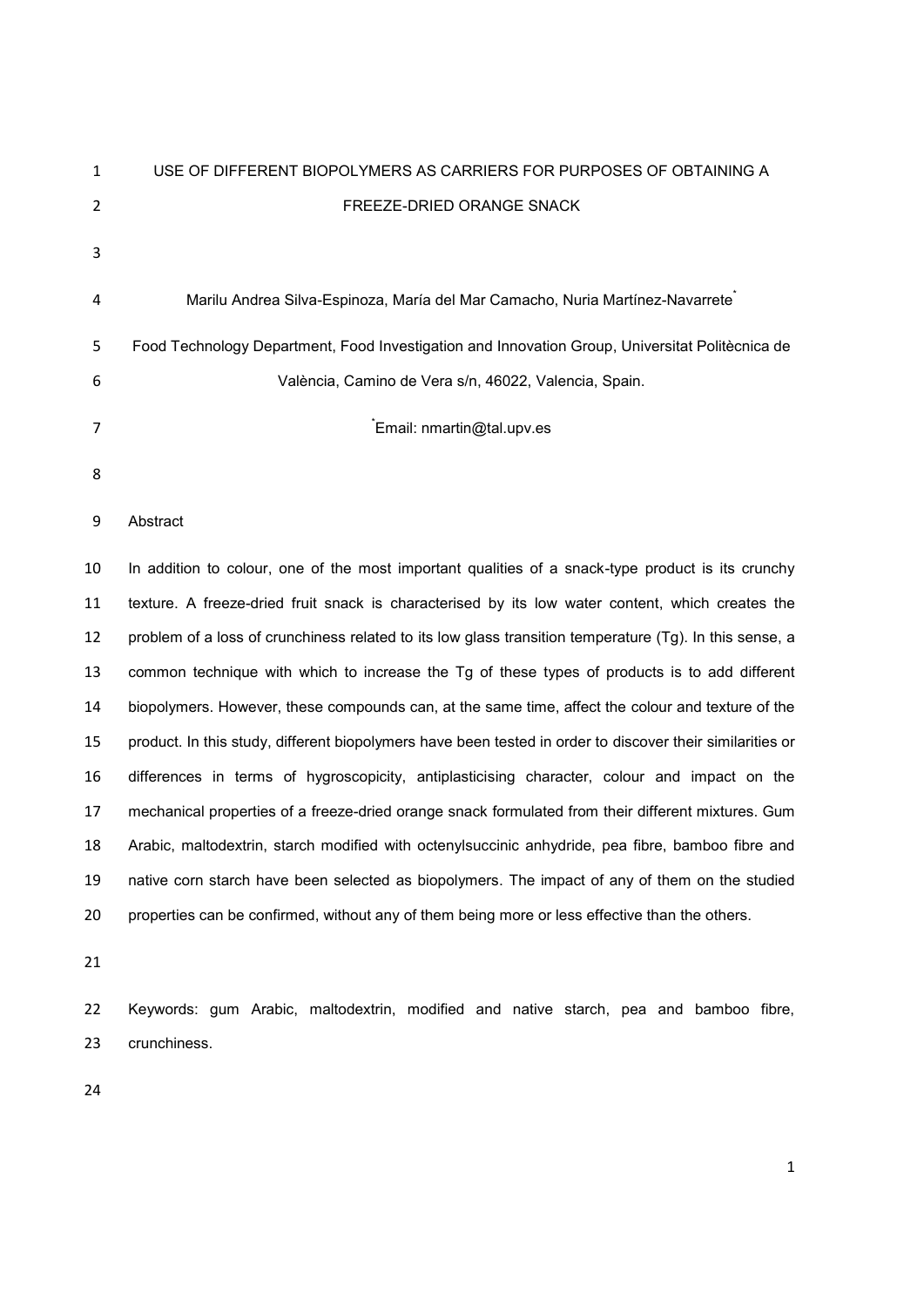#### 1. Introduction

The consumption of fruit is part of a healthy diet and it is recommended as a way of improving our health and well-being (WHO, 2018). With the intention of promoting the consumption of fruit among the population, there is continuous interest in offering consumers new products that stimulate this consumption (Telis & Martínez-Navarrete, 2012). To this end, there exists the possibility of obtaining a snack from freeze-dried orange puree.

The final water content of the freeze-dried fruit will condition its characteristics, especially its optical and textural properties, and the expected shelf life under given conditions (Telis & Martínez-Navarrete, 2012). During the processing of typical snacks, a low water content is determinant for their characteristic brittleness, crispness or crunchiness. The plasticising effect of water on the mechanical properties of the food systems is well known (Roos, 1995). The primary mechanical effect of a plasticizer is that of weakening or breaking intermolecular bonds, thus decreasing its mechanical resistance and increasing its deformability, gumminess or sogginess (Pittia & Sacchetti, 2008). The impact of water content change on the mechanical behaviour of a food has been related to its physical state (Roos, 1995). Dehydrated fruits obtained by freeze-drying are normally in an amorphous state. Above the glass transition temperature (Tg), the change from the glassy state, more stable, to the rubbery occurs. The much lower viscosity of the rubbery state determines the aforementioned product softening, so that the typical crunchiness is lost. For this reason, it is of great importance to ensure the glassy state of a crispy product. To this end, it should be processed and stored at temperatures below its Tg. Likewise, it is important to know, at a specified storage temperature, the critical water content (CWC) and the critical water activity (CWA) of the product in order to ensure the glassy state. As in the low water content range, a small increase in the food water content leads to a significant decrease in the corresponding Tg, the storage relative humidity (RH) has to be strictly controlled. The state diagram of a food is one tool with which to predict and control the phase transitions. According to different authors, it is the right tool for the purposes of finding out the relationships between Tg and the water content in order to design efficient processes to obtain high-quality products and also to optimize storage conditions (Fabra, Talens, Moraga, & Martínez-Navarrete, 2009; Rahman, 2006; Roos & Karel, 1991; Roos, 1995).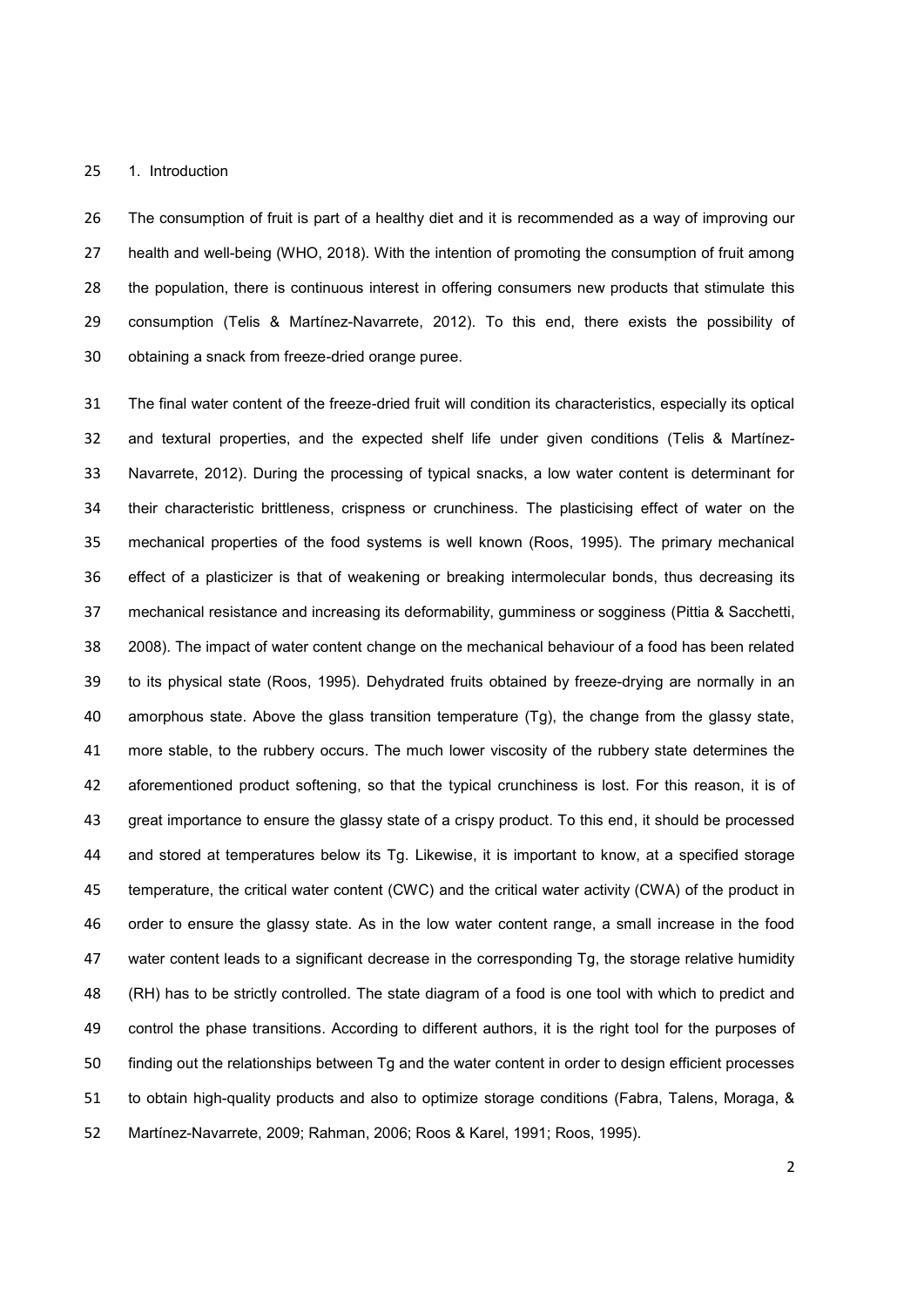Freeze-dried fruit pulps, such as sugar–rich foods, present structural problems of stickiness, caking 54 and collapse. The Tg of freeze-dried fruit products present very low values, between 25 °C and -38 ºC for a water content of between 3.3 and 25% (Telis & Martínez-Navarrete, 2010). Therefore, it is fairly easy to find these products in a rubbery state under the usual storage conditions. One way to prevent this, is, for example, the addition of biopolymers of high molecular weight that contribute to increasing the value of Tg or that even play a steric role delaying the structural collapse. Biopolymers, such as gums (gum Arabic, xanthan), maltodextrins, proteins (whey protein concentrate), starches (octenyl succinic anhydride, waxy starch) and natural fibres (bamboo fibre), have been used as drying carriers to obtain stable dehydrated products (Agudelo, Igual, Camacho, & Martínez-Navarrete, 2017; Bhusari, Muzaffar, & Kumar, 2014; Cano-Chauca, Stringheta, Ramos, & Cal-Vidal, 2005; Da Silva et al., 2013; Fongin, Kawai, Harnkarnsujarit, & Hagura, 2017; González, García-Martínez, Camacho, & Martínez-Navarrete, 2019; Martínez-Navarrete, Salvador, Oliva, & Camacho, 2019; Telis & Martínez-Navarrete, 2009). However, the addition of biopolymers may cause unintended effects in other properties, such as changes in the colour or texture of the final product. Non-enzymatic browning reactions, such as Maillard reactions and caramelization, may stem from heating or occur during the long-term storage of foods containing carbohydrates, especially reducing sugars (BeMilller & Whistler, 1996; Telis & Martínez-Navarrete, 2012). Since the biopolymers differ as to their composition and nature, their interactions with the food matrix may vary, causing different water-solid interactions. According to Acevedo, Schebor, & Buera (2008), there is a correlation of the effects of water–solid interactions and water mobility on the non-enzymatic browning rates in freeze-dried potato. Some authors have studied the effect of different storage vapour pressure atmospheres on the stability of fruit powders containing biopolymers. They 75 have found that the mechanical properties of the dried food are closely dependent on the  $a_w$  (Pérez-Alonso, Beristain, Lobato-Calleros, Rodríguez-Huezo, & Vernon-Carter, 2006; Telis & Martínez-Navarrete, 2009).

In this study, different biopolymers, gum Arabic, maltodextrin, starch modified with octenylsuccinic anhydride, pea fibre, bamboo fibre and native corn starch, have been tested in order to evaluate the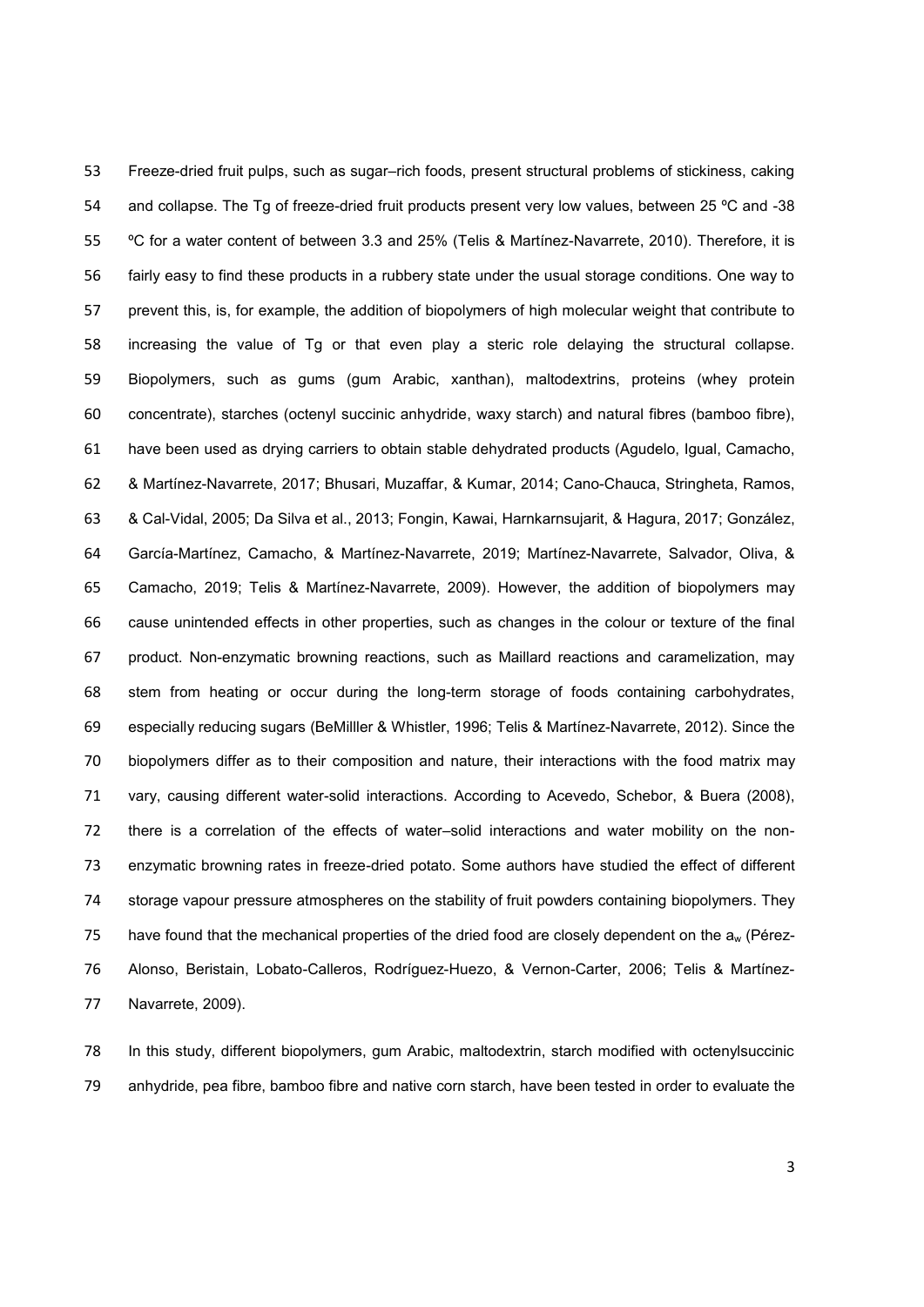- possible advantages or disadvantages of each one of them when added to an orange puree for the
- 81 purposes of freeze-drying and obtaining a snack.
- 2. Materials and Methods
- 2.1. Raw materials
- 2.1.1. Fruit

The oranges (*Citrus x sinensis* var. Navel) used in this study were bought from a local supermarket

86 in the city of Valencia (Spain). The fruit pieces were chosen by visual inspection based on the size,

homogeneity, colour and good physical integrity.

2.1.2. Biopolymers

The carriers used to obtain the dehydrated orange samples were gum Arabic (GA, Scharlab, Sentmenat, Spain), maltodextrin (MD, Roquette, France), starch modified with octenylsuccinic anhydride (OSA, Roquette, France), pea fibre (PF, Roquette, France), native corn starch (NC, Roquette, France) and bamboo fibre (BF, VITACEL®, Germany). These biopolymers were selected 93 to avoid structural collapse of the dehydrated product, GA, MD and OSA for its ability to increase Tg

94 and BF, NCS and PF because of its steric role avoiding the formation of interparticle bridges.

2.2. Samples preparation

In order to obtain the orange puree, the fruit was washed, peeled, cut and triturated in a bench top electrical food processor for 40 s at speed 4 (2000 rpm) followed by 40 s at speed 9 (91000 rpm) (Thermomix TM 21, Vorwerk, Spain). The orange puree was mixed (10 min at speed 3 (1000 rpm) with the biopolymers (Table 1) to obtain five different formulated samples to be freeze-dried, in addition to the orange puree with no biopolymers (O) that was also considered. The ratio orange puree:biopolymers was selected to ensure the physical stability of the dried product (Agudelo, Igual,

Camacho, & Martínez-Navarrete, 2017).

For freeze-drying purposes, each of the samples was distributed on two aluminium plates, 10.5 x 7.8 cm, 0.5 cm thickness, and immediately frozen at -45 ºC (Liebherr LGT 2325, Germany) and then dried (Telstar Lioalfa-6, Spain), at 0.05 mbar, -45 ºC on the condenser and 40 ºC on the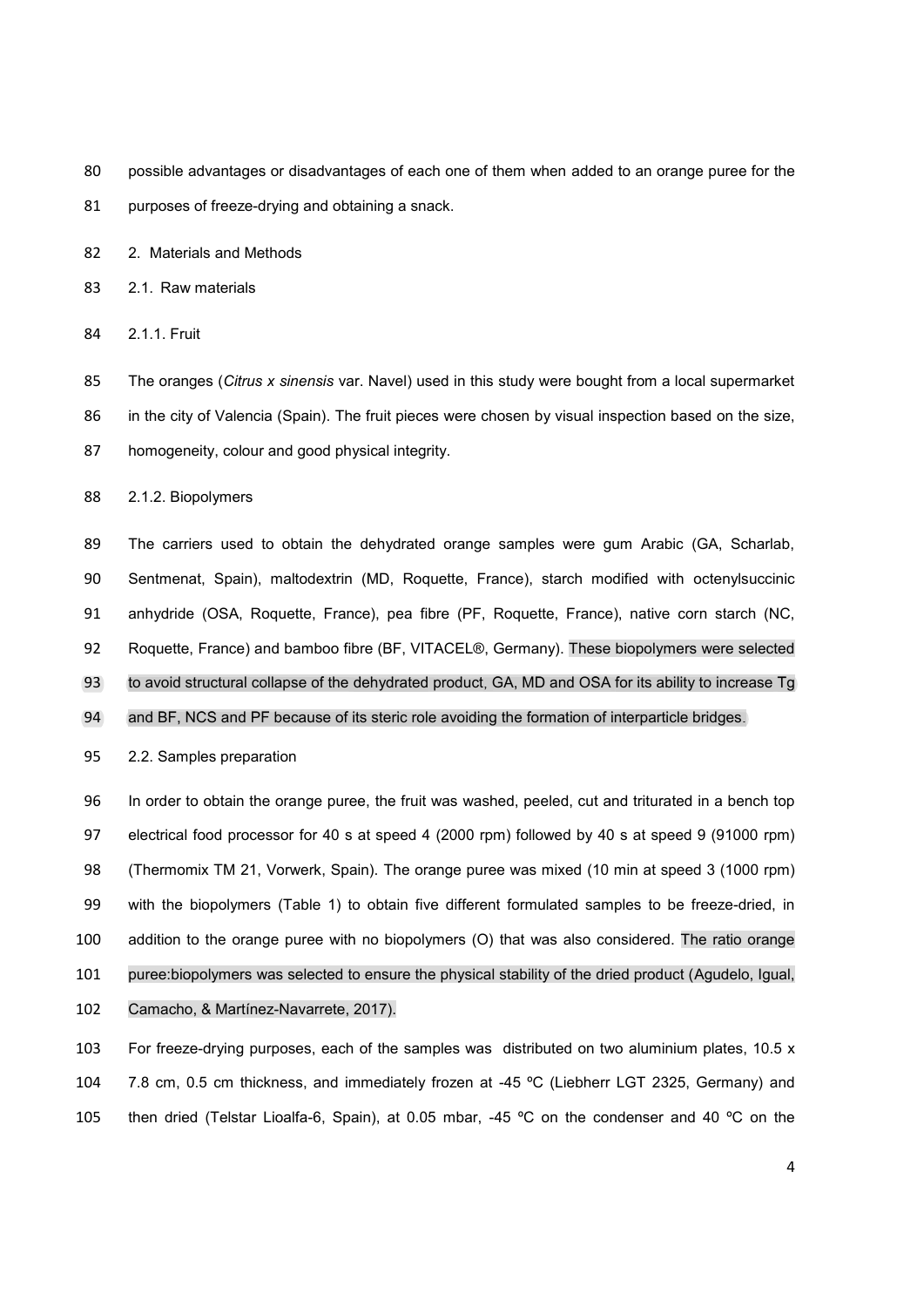shelves for 20 hours, to obtain two cakes from each of the six different freeze-dried cakes (O, GA+BF, MD+PF, MD+NCS, OSA+PF, OSA+NCS). One cake from each sample was crushed manually with a mortar to obtain the corresponding powder.

2.3. Sorption experiments

110 The freeze-dried cake and the powder from each of the six samples were placed at 20  $^{\circ}$ C in 111 hermetic chambers containing saturated salt solutions (BrLi, CILi, CH<sub>3</sub>COOK, MgCl<sub>2</sub>, K<sub>2</sub>CO<sub>3</sub>, 112  $Mg(NO_3)_2$ , the corresponding relative humidity (RH) ranging between 6% and 53% (Greenspan, 1977). The samples were weighed every week in order to determine the equilibrium condition with the surroundings (Δm<±0.001 g) (Kaymak-Ertekin & Gedik, 2004). In this moment, the water activity 115 of each sample was assumed to be equal to the corresponding RH/100. The time needed to reach equilibrium was approximately two months.

2.4. Analytical determination

118 2.4.1. Water content  $(x_w)$ 

119 The mass fraction of water  $(x_w)$  was obtained by drying the equilibrated powdered samples in a vacuum oven (Selecta®, Vaciotem-T, J.P. Selecta S.A., Spain) at 60ºC ± 1ºC under p < 100 mm Hg until constant weight (AOAC, 1990). Three replicates were carried out on each of the six 122 equilibrated freeze-dried samples and the mean value was considered as the corresponding  $x_{w}$ .

2.4.2. Glass transition temperature (Tg)

The Tg of the powdered samples conditioned at different water contents was determined by differential scanning calorimetry (DSC 220CU-SSC5200, Seiko instruments Inc., Japan). Approximately 15 mg of each sample were placed into DSC pans (P/N SSC000C008, Seiko Instruments Inc., Japan). The heating rate was 5 ºC/min and the temperature range varied between  $-80$  °C and 80 °C, depending on the water activity of each sample. The onset, midpoint and endpoint of the glass transition were obtained from each thermogram.

2.4.3. Fitted models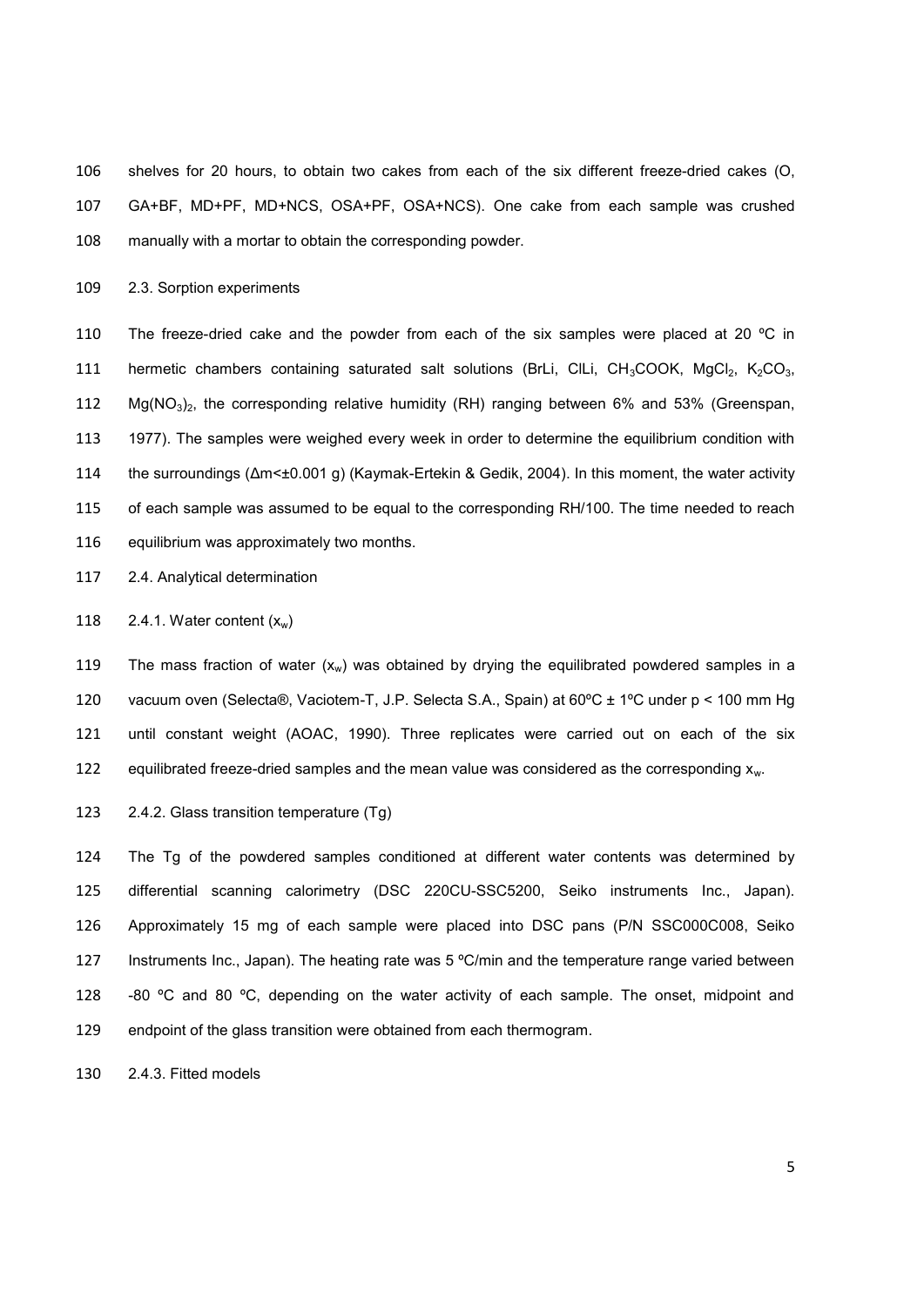131 In order to predict the water sorption behaviour of the samples, the linearized BET model (Eq. 1) 132 was used to predict water sorption up to  $a_w \approx 0.5$  (Brunauer, Emmett & Teller, 1938).

133 `

 $a_w$ 134  $\frac{a_w}{(1-a_w) w_e} = \frac{1}{w_0 c} + \frac{c-1}{w_0 c} a_w$  (1)

135

136 Where W<sub>e</sub> is the equilibrium water content (g water/g dry solute), W<sub>o</sub> is the monolayer water content 137 value (g water/g dry solute), C is the energy constant related to the sorption heat and  $a_w$  is the water 138 activity.

139

140 In order to predict glass transition temperatures, experimental Tg -  $x_w$  data were fitted to the 141 linearized Gordon & Taylor (1952) equation (Eq. 2) considering the onset, midpoint and end of the 142 transition.

143

144 
$$
T_g = T_{g(s)} + k \frac{x_w \cdot (T_{g(w)} - T_g)}{(1 - x_w)}
$$
 (2)

145

146 Where Tg is the glass transition temperature (°C), Tg<sub>(s)</sub> is the glass transition temperature of the 147 anhydrous solids (°C), k is the Gordon y Taylor constant model,  $x_w$  is the mass fraction of water (g 148 water/g product) and Tg<sub>(w)</sub> is the glass transition temperature of amorphous water: -135 °C (Roos, 149 1995).

150

151 The relationship between Tg -  $a_w$  is given by the linear regression proposed by Roos (1995) (Eq. 3), 152 where Y and Z are the constants of the model.

- 153
- 
- 154  $T_a = Y a_w + Z$  (3)

155 2.4.4. Mechanical properties

156 The mechanical behaviour of the equilibrated samples was registered using a texture analyser TA-157 XT2i (Stable Micro Systems, UK). Portions of 20 x 20 mm of the freeze-dried cakes were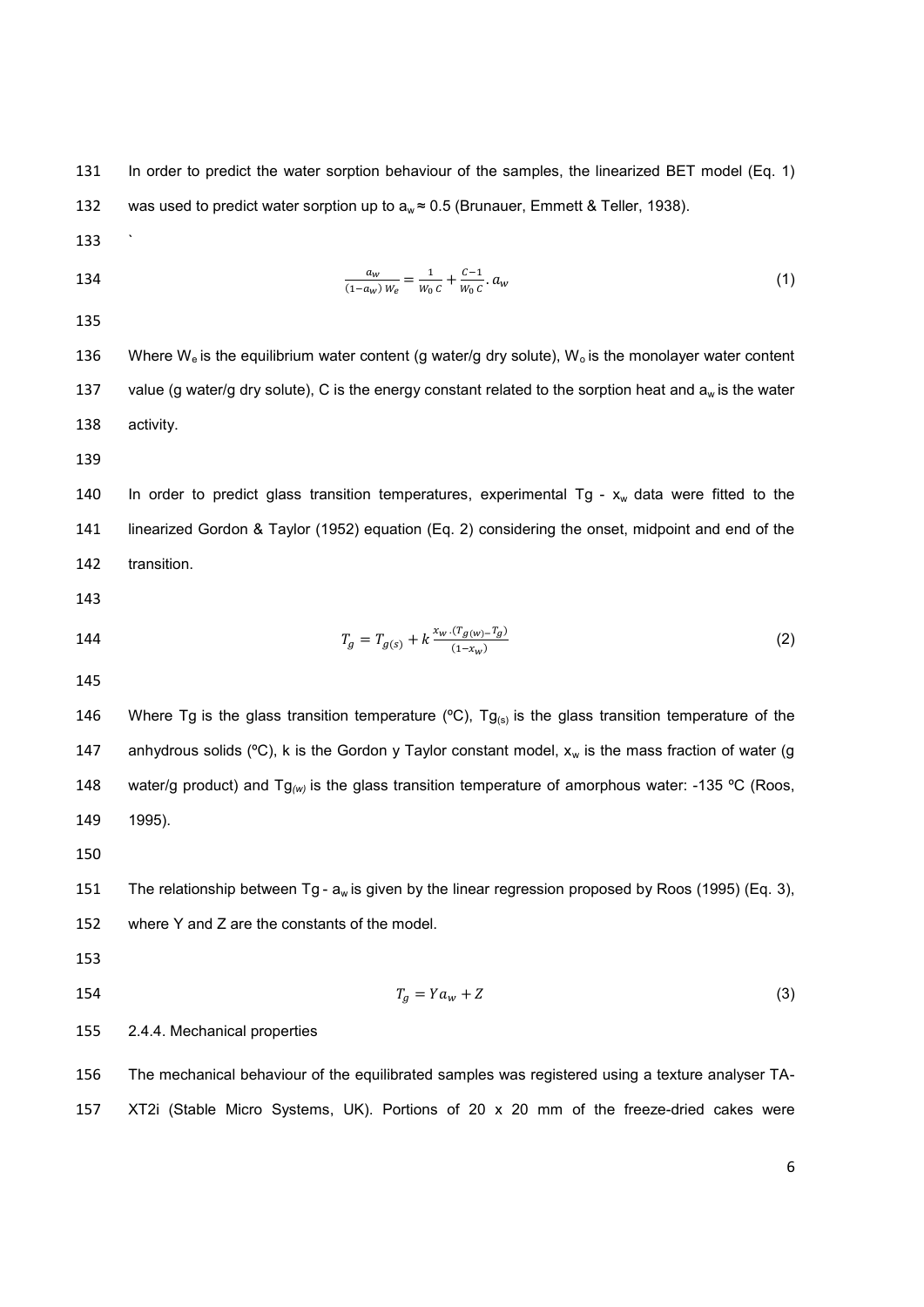compressed using a cylindrical probe of 10 mm diameter applying a strain of 80% with a test speed 159 of 1 mms<sup>-1</sup>. Five replicates were performed per sample. The parameters analysed in the test were the maximum force (F), expressed in Newtons.

2.4.5. Colour measurements

162 CIE L\*a\*b\* colour space was selected as a uniform and objective method with which to specify the colour of equilibrated freeze-dried cake samples. The L\* coordinate denotes lightness on a 0–100 scale from black to white; a\*, (+) red or (−) green; b\*, (+) yellow or (−) blue. Colour coordinates (10° observer and D65 illuminant) were obtained from the reflectance spectrum using a spectrophotometer (Minolta, CM 3600D, Japan). The colour was measured at four different points of the whole cake and the mean value was considered. From the colour coordinates, the hue angle (h\*, Eq. 4), and chroma or saturation (C\*, Eq. 5) were obtained. Measurements were taken with the specular component excluded.

171 *h*<sup>\*</sup> =  $\arctg(b^* / a^*)$  (4)

173  $C^* = (a^{*2} + b^{*2})^{0.5}$  (5)

### 3. Results and Discussion

3.1. Sorption behaviour

177 The obtained sorption isotherms predict the relationship between  $w_e$  and  $a_w$  of the different freeze-178 dried orange purees at 20 °C (Fig. 1). As can be observed, all the added biopolymers reduced the 179 hygroscopicity of the orange cake over the whole  $a_w$  range of, OSA seeming to be the most effective for this purpose.

The experimental data of each sample were fitted to the BET model (Table 2). The BET monolayer 182 water content (W<sub>o</sub>) was in the range of 0.0619 – 0.0742 g water/g dry solid, the highest value being that of the orange sample without biopolymers and the lowest that of the orange with OSA ones. 184 The  $W_0$  indicates the amount of water that is tightly adsorbed in specific sites on food surfaces,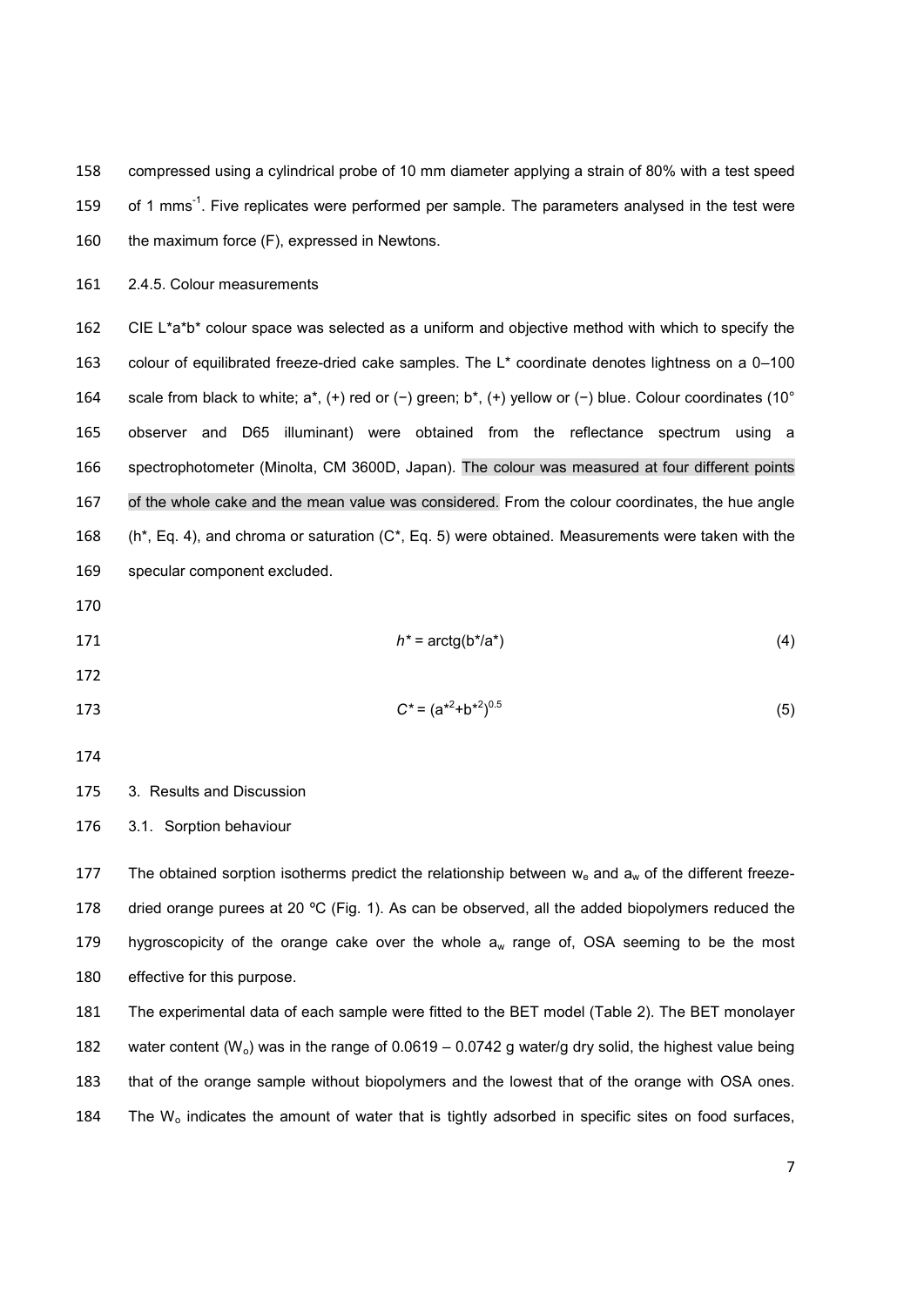which has been related with a security water content below which the product stability is guaranteed (Choudhury, Sahu, & Sharma, 2011; Telis & Martínez-Navarrete, 2010; Wan et al., 2018). The values of constant C, the other BET parameter, varied between 2.25 – 2.96, which allows these sorption isotherms to be classified as type II (Brunauer, Deming, Deming & Teller, 1940). In order to evaluate the significant differences in the sample's sorption behaviour, the BET equation fitted to each sample and that fitted to different groups of samples were statistically compared through the values of the statistic E, which was compared with tabulated F – Snedecor (Moraga et al., 2004). The obtained results permitted a twofold confirmation: that there were no differences between the formulated samples (P>0.05) and that all of them were different to the O sample (P<0.05). In this way, the capacity of any of the biopolymers used to reduce the hygroscopicity of the freeze-dried orange snack can be confirmed, without any of them being more or less effective than the others.

### 3.2. Glass transition temperature- water content-water activity relationships

The glass transition temperature of dried foods is extremely important as a means of predicting the conditions of a proper drying process and product storage (Roos & Karel, 1991). Nevertheless, glass transition is a state transition that is developed over a temperature range. That is why the 201 onset (Tg<sup>o</sup>), mid-point (Tg<sup>m</sup>) and end-point (Tg<sup>e</sup>) of glass transition can be characterized (Fig. 2). 202 The majority of studies published take  $Tg^m$  as the characteristic Tg value (Goula, Karapantsios, Achilias, & Adamopoulos, 2008; Khallooufi & Ratti, 2003; Roos, 1995; Wu, Sun, & Liu, 2019). However, the change in the food properties associated with glass transition, could start from the moment in which the transition begins or might not become patent until the entire amorphous matrix has changed to the rubbery state, at the end of the Tg. For this reason, it may be interesting to 207 consider Tg<sup>o</sup> and Tg<sup>e</sup> as being related to the physical properties (Rahman, 2006; Wan et al., 2018). 208 The samples considered in this study showed a Tg amplitude of about 5-15 °C and, as expected, the Tg fell as the water content increased (Fig. 2). The orange sample without biopolymers presented lower Tg values than the samples with added biopolymers, especially in the lower water content range (approximately up to 0.07g water/g product). From this value, the added biopolymers 212 do not seem to have so much influence on the Tg. The GA+BF sample seems to be the one that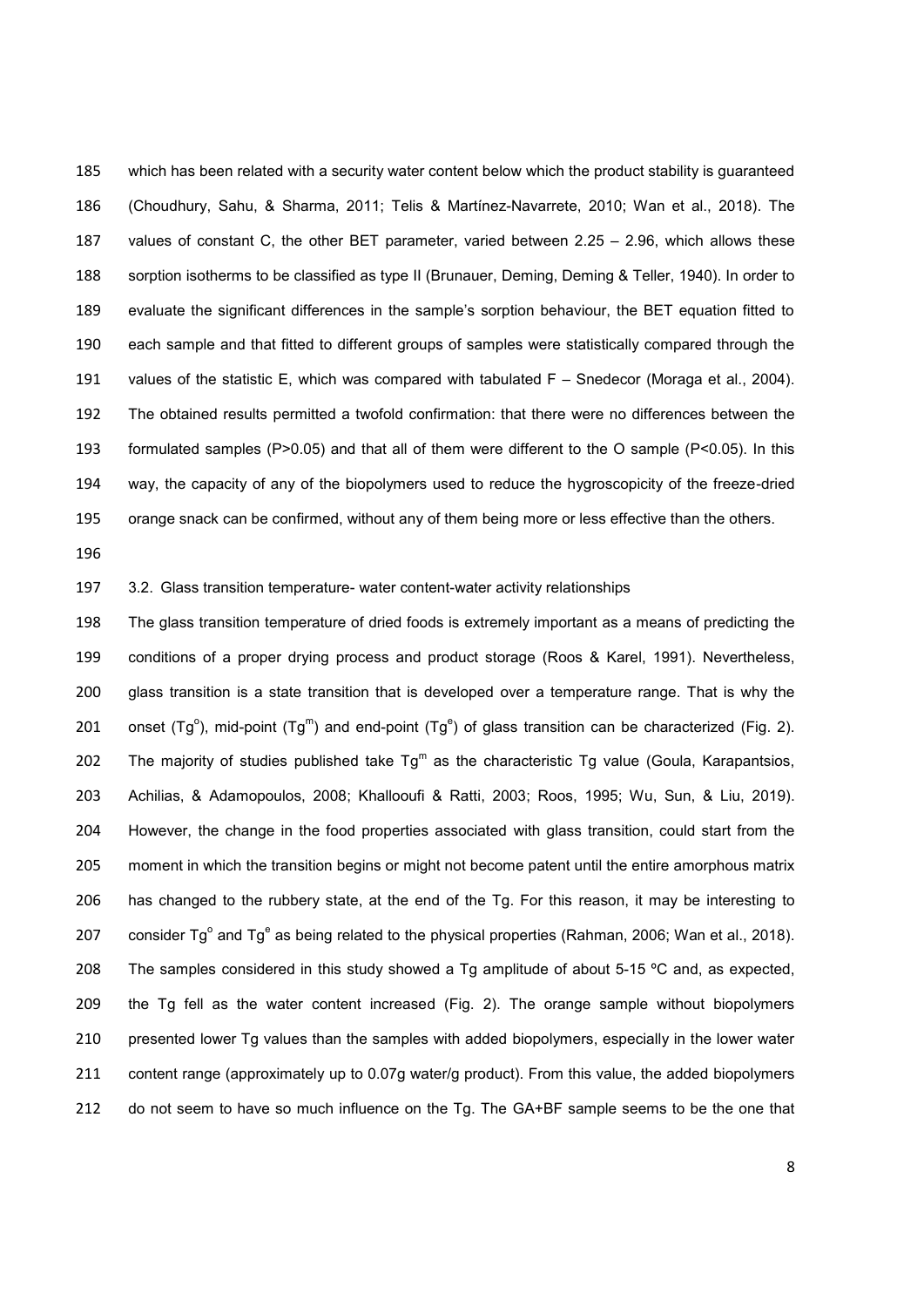most increases the Tg over the entire water content range. Each one of the 3 characteristic values 214 of the Tg of each sample was related to the corresponding water content by fitting the Gordon and 215 Taylor model (Eq. 2). Table 3 shows the corresponding k and  $Tg_{(s)}$  parameters. The value of these 216 parameters confirms the above comments. In this sense, the lowest  $Tg_{(s)}$  was that of the O sample and the highest that of the GA+BF sample, the amplitude of the corresponding Tg ranging between 218 7.6 and 14.7 °C, respectively. Again, the statistical comparison among the different Gordon and Taylor fittings, performed through comparing the values of statistic E with the tabulated F-Snedecor, showed that only the O sample was different as regards the water plasticization behaviour. No significant differences (P>0.05) were detected among the formulated samples.

222 As shown in Fig. 1, Tg-a<sub>w</sub>-w<sub>e</sub> relationships may be plotted together to construct the stability map, which is a tool that permits an easy identification of the critical processing or storage conditions (temperature and relative humidity) for glass transition (Fabra et al., 2009). Table 4 shows the critical water content (CWC) and critical water activity (CWA) values that have to be exceeded for 226 the glass transition to take place, both at 20 and 4  $\degree$ C, common room and refrigeration temperatures. The freeze-dried orange cake with added biopolymers showed higher values of CWC and CWA than the O sample, related to the greater capacity of these samples to maintain the more stable glassy state. It is remarkable that, despite the great microbiological and chemical stability of the dehydrated products, decreasing the storage temperature appreciably increases the CWC and 231 CWA of all the samples. In this regard, at 20  $^{\circ}$ C for instance, the glass transition of the GA+BF sample will take place, at a surrounding RH in the range of 19.0-30.2%, this increasing to 31.1- 233 42.5% at 4 °C. This increase in the critical values may be related to the physical stability of the products in terms of aspects such as the texture or colour of the snack.

235 On the other hand, in order to obtain a tool that makes it easy to relate both temperature and RH 236 storage conditions for glass transition, Tg and  $a_w$  were related using the linear relationship (Eq. 3) proposed by Roos (1995). Table 2 shows the results of this fit, where a very good and useful linear relationship can be observed.

3.3. Colour and mechanical properties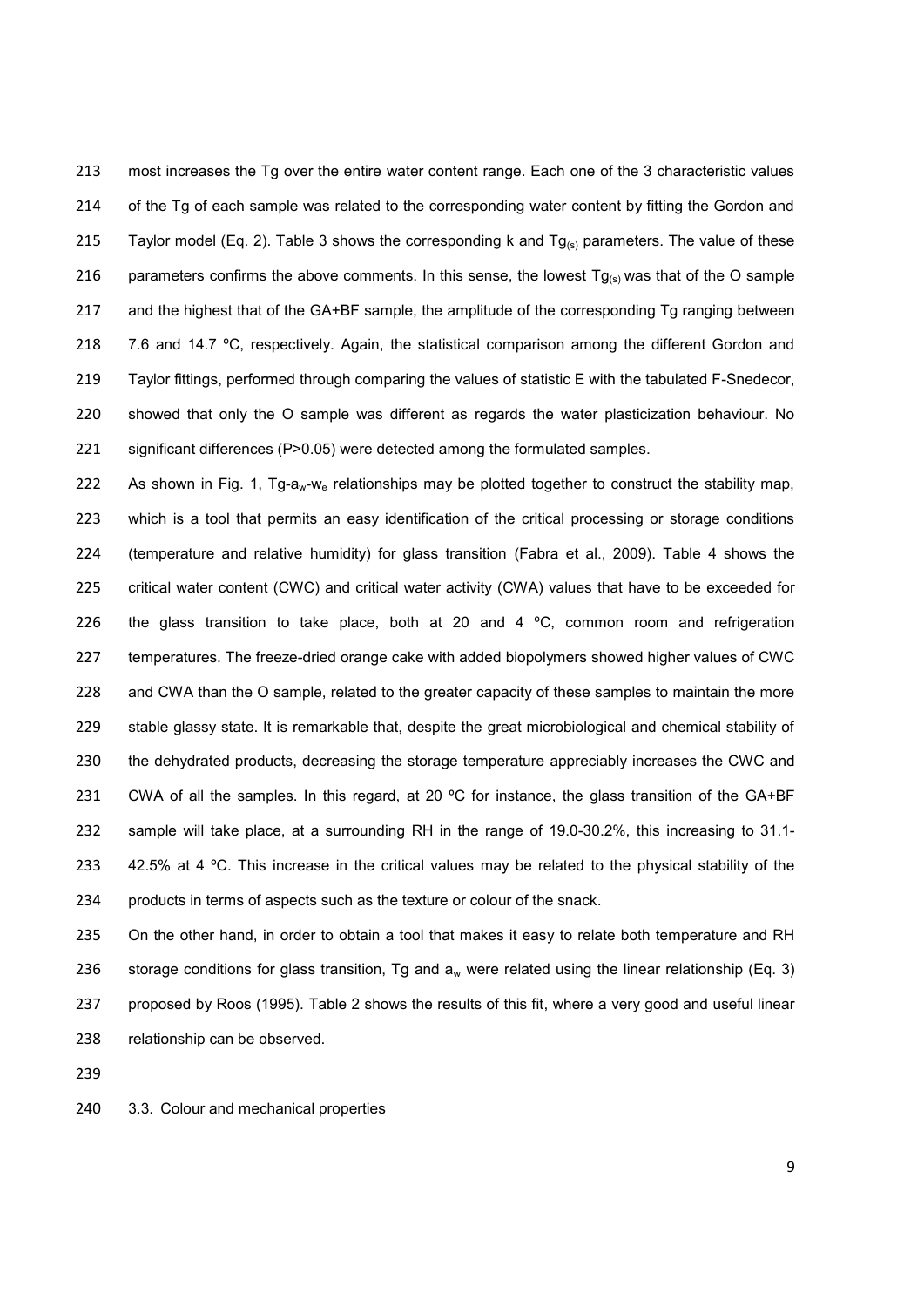241 The addition of biopolymers led to an increase in  $L^*$  and a decrease in a\* and b\*, so that the chroma of the samples decreased and the hue angle increased (Fig. 3). This colour change is related to the colour of the biopolymers themselves and to the dilution of the orange pigments in the formulated samples (Telis & Martínez-Navarrete, 2009). The whitish colour of the biopolymers contributes to the increase in lightness, the colour becoming yellower and less pure. The most significant colour change in every sample was observed at water activities between 0.328 and  $0.432$ . At this a<sub>w,</sub> the amorphous matrices of all the samples are already in a totally rubbery state (Table 4), and the water content is enough for enzymatic and non-enzymatic oxidation and browning reactions to occur. From this water activity, the greater amount of water present in the samples exerts a dilution effect of the components responsible for the colour, which means that the change in colour is no longer so marked.

The variation in the mechanical properties of the studied snacks was evaluated from the force– deformation curves. Fig. 4 shows the typical shape of the force–distance curves obtained from the 254 different studied samples with several a<sub>w</sub>. For the purposes of clarity, only one of the replicates at 255 each  $a_w$  was selected for the Figure. In every case, the increase in the water content dramatically affected the shape of the curve, so that a change from a jagged to a smooth and regular trend of the force–deformation relationship was observed. This change is related to the material transformation from hard and brittle (or crunchy and crispy) when dried to soft and ductile at a higher water content (Martínez-Navarrete et al., 2019). The loss of crispness in the orange sample without added biopolymers was evident at water activities between 0.113 and 0.225, while in the samples with added biopolymers it was in the range of 0.225-0.328. In every case, the number of 262 fracture peaks observed at the lower  $a_w$  decreased when the water content rose. These results point to the fact that any of the studied biopolymers may be used to protect the mechanical properties of the snack over a wider water content range, although there is still a limit to the gain of water if the quality of the product is to be ensured.

266 As a measurement of the strength of the samples with different  $a_w$  and so different water contents, the maximum force achieved in the mechanical test (Fmax) was characterized from the force– 268 distance curves (Fig. 5). Significant differences (p<0.05) were observed between samples and a<sub>w</sub>.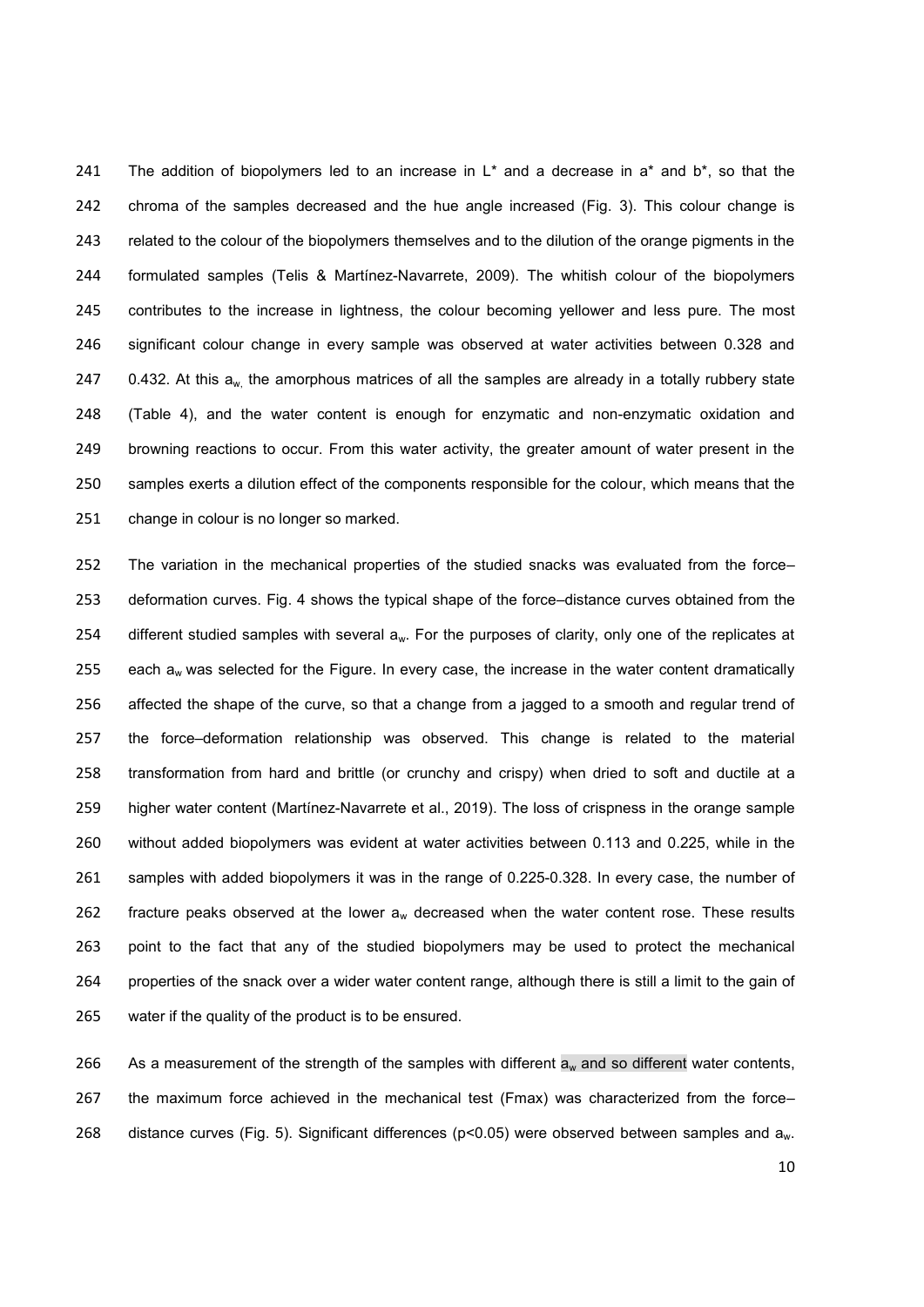In order to confirm the impact of the physical state of the snack matrix on the measured mechanical response, the CWA for the glass transition of every sample (Table 4) was related with Fmax. Fig. 5 271 shows CWA for the onset and end point of the Tg (CWA $^{\circ}$  and CWA $^{\circ}$ , respectively) of the O and GA+BF samples, and also those of the OSA+PF sample, whose values were genuinely close to the 273 rest of the samples. As may be observed, the values of Fmax remain low below CWA $\degree$ , while all the product matrix is in the glassy state. Fmax sharply increases while the transition from the glassy to 275 the rubbery state occurs (between CWA $^{\circ}$  and CWA $^{\circ}$ ) and sharply decreases again when the 276 rubbery state is fully achieved, above CWA<sup>e</sup>. The small differences observed in the Tg-x<sub>w</sub>-a<sub>w</sub> relationships of the different samples containing biopolymers, despite not being significant (P>0.05), 278 were enough to ensure a significantly (P<0.05) higher Fmax value of the GA+BF sample at  $a_w =$ 279 0.328 compared to the other samples, MD+PF having intermediate values.

The decrease in Fmax is related with the plasticizing effect of water in the fully rubbery state. In this state, the amount of water in the sample is enough to ensure all the primary interactions with the matrix and there is still water available to contribute to the softening of the sample by weakening 283 intermolecular bonds. The increase in Fmax at the lowest  $a_w$ , also observed in other studies (Chang, Cheah, & Seow, 2000; Moraga, Talens, Moraga, & Martínez-Navarrete, 2011; Sogabe, Kawai, Kobayashi, Jothi, & Hagura, 2018), has been called the anti-plasticization effect of water and it has been related with an increase in the cohesiveness of the glassy food matrix that increases its rigidity and firmness (Pittia & Sacchetti, 2008). This offers a greater resistance upon force application and more energy is needed to compress the sample. For these authors, the anti-plasticization effect could be considered as a mere hardening or 'toughening' effect. This hardening 290 limit the number of fractures when  $a_w$  increases over this low  $a_w$  range. In fact, it seems that the loss 291 in the number of observed multiple fracture peaks occurs at the same  $a_w$  from which Fmax starts to decrease (Figs 4-c and 5), when the whole matrix is in the rubbery state.

The above results indicate the need to keep the orange snack in a completely glassy state to 294 ensure a crispy texture and adequate colour. Despite the fact that the  $W_0$  value has frequently been considered as a secure water content below which product stability is guaranteed (Choudhury et al., 2011; Telis & Martínez-Navarrete, 2010; Wan et al., 2018), in this study, the CWC that ensured the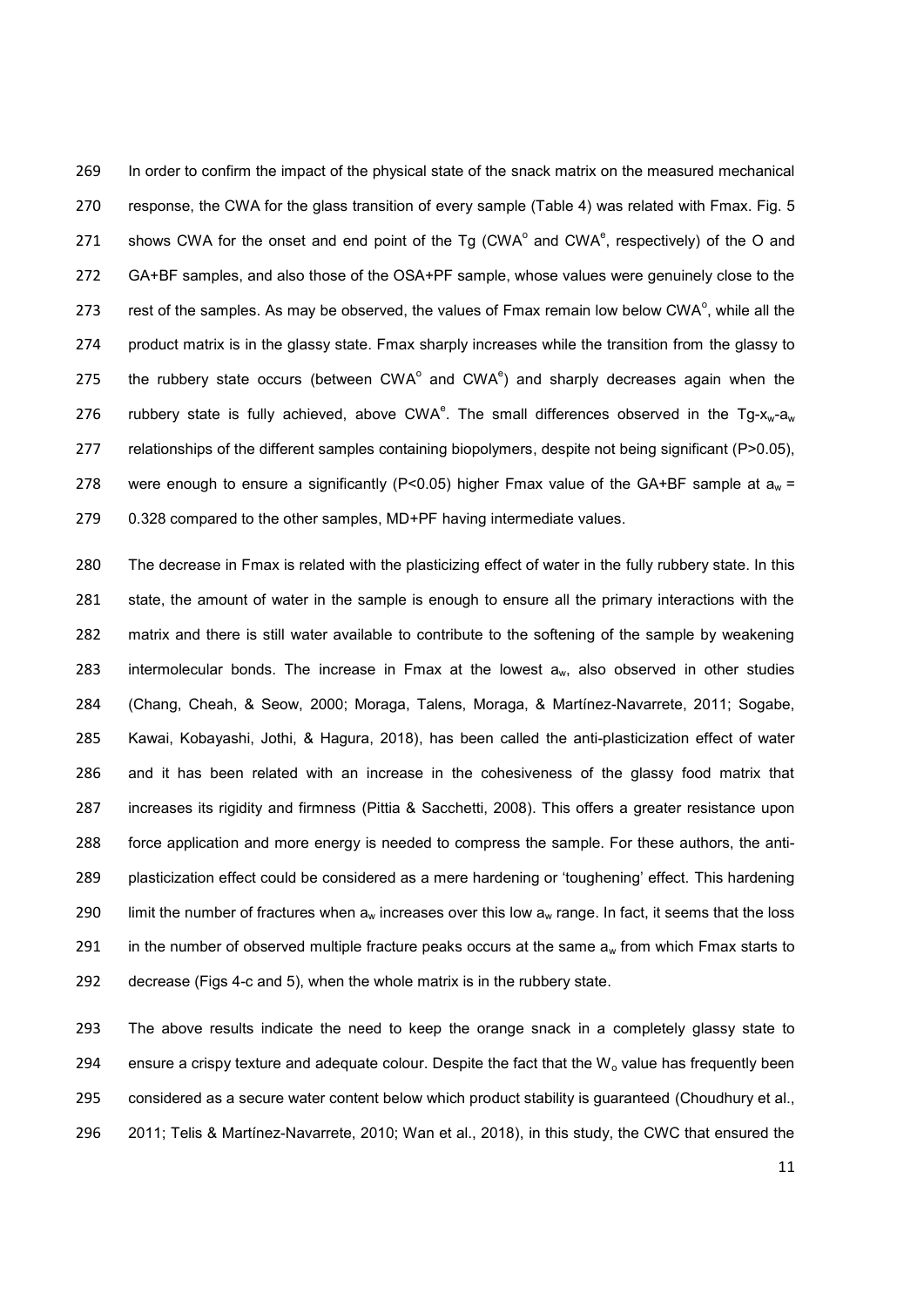297 glassy state of the studied snack was lower than  $W<sub>o</sub>$  (Tables 2 and 4). In this sense, regardless of 298 whether W<sub>o</sub> may be considered an optimum value for the purposes of preventing processes such as 299 oxidative deterioration (Goula et al., 2008), it is not only  $a_w$  but also Tg data that may be considered as complementary tools with which to ensure the stability of some products.

4. Conclusions

Any of the biopolymers studied permit a reduction in hygroscopicity and an increase in the glass transition temperature of the freeze-dried orange snack, without any of them being more or less effective than the others. The typical crunchy characteristics of the snack are lost at the onset of glass transition, while the colour changes are evident at its end. This indicates the need to keep the snack at temperatures below its Tg, depending on its water content. In this sense, it is recommended that the orange puree be formulated with any of the biopolymers studied and, although unnecessary from the perspective of chemical and microbiological stability, stored in refrigeration.

# 5. Acknowledgments

The authors thank the Ministerio de Economía y Competitividad for the financial support given through the Project AGL 2017-89251 and the Ministerio de Educación for the FPU grant (FPU14 / 02633) awarded to Ms. Andrea Silva.

6. References

Acevedo, N. C., Schebor, C., & Buera, P. (2008). Non-enzymatic browning kinetics analysed

through water-solids interactions and water mobility in dehydrated potato. *Food Chemistry*, *108*,

900–906. https://doi.org/10.1016/j.foodchem.2007.11.057

Agudelo, C., Igual, M. M., Camacho, M. M., & Martínez-Navarrete, N. (2017). Effect of process

technology on the nutritional, functional, and physical quality of grapefruit powder. *Food Science* 

- *and Technology International*, *23*, 61–74. https://doi.org/10.1177/1082013216658368
- AOAC (1990). *Official methods of analysis of AOAC International* (15th ed.). Arlington: Association
- of Official Analytical Chemists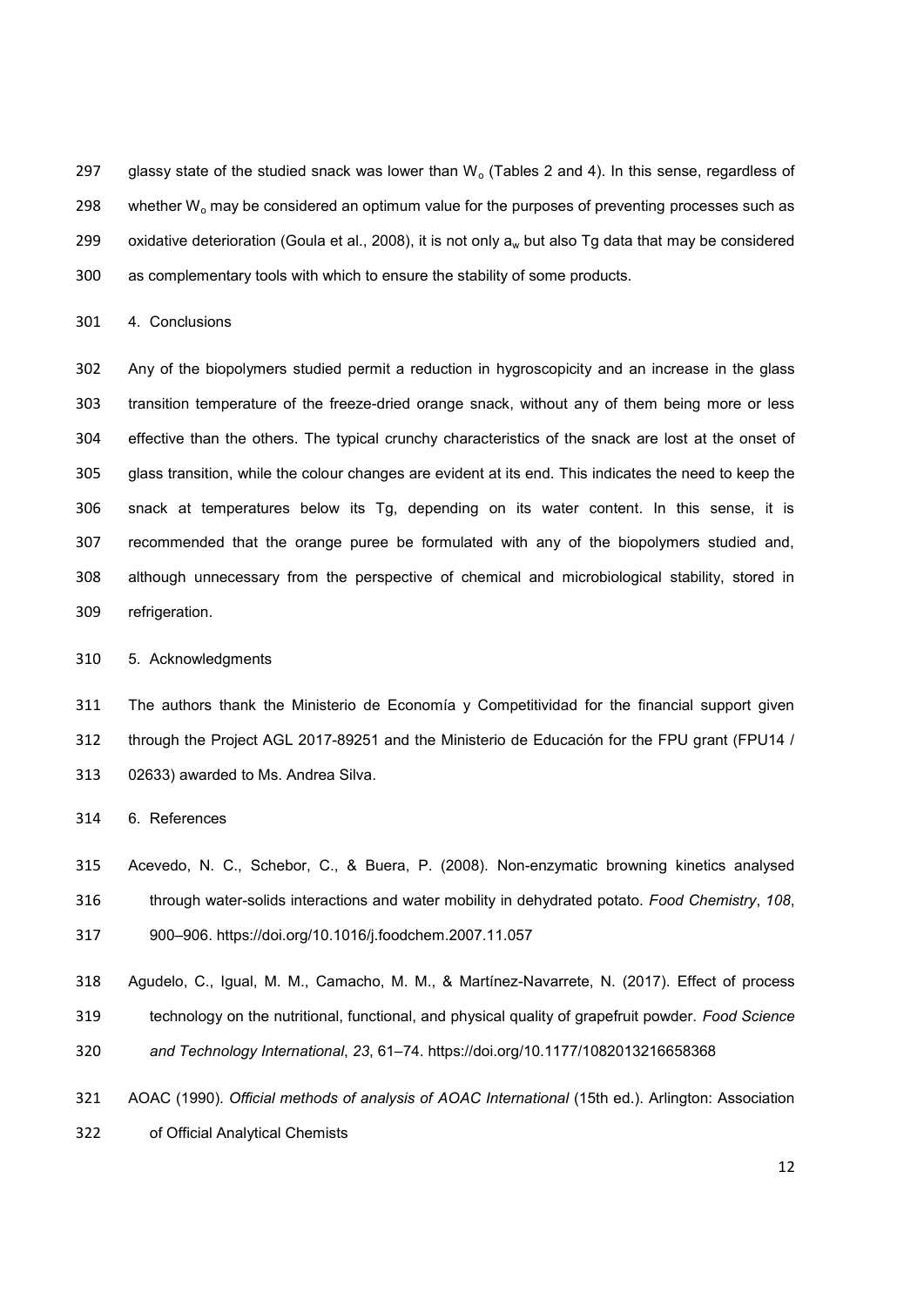- BeMilller, J. N. & Whistler, R. L. (1996). Carbohydrates. In O. R. Fenemma (Eds.), *Food Chemistry*, 3rd edition (pp. 157–224). New York: Marcel Dekker.
- Bhusari, S. N., Muzaffar, K., & Kumar, P. (2014). Effect of carrier agents on physical and microstructural properties of spray dried tamarind pulp powder. *Powder Technology*, *266*, 354–
- 364. https://doi.org/10.1016/j.powtec.2014.06.038
- Brunauer, S., Emmett, P.H., Teller, E. (1938). Adsorption of gases in multimolecular layers. *Journal of American Chemistry Society,60* , 309–320. https://doi.org/10.1021/ja01269a023
- Brunauer, S., Deming, L.S., Deming, W.E., Teller, E. (1940). On a theory of the van de Waals
- adsorption of gases. *Journal of American Chemistry Society, 62*, 1723–1732.
- https://doi.org/10.1021/ja01864a025
- Cano-Chauca, M., Stringheta, P. C., Ramos, A. M., & Cal-Vidal, J. (2005). Effect of the carriers on
- the microstructure of mango powder obtained by spray drying and its functional characterization.
- *Innovative Food Science and Emerging Technologies, 6*, 420–428. https://doi.org/10.1016/j.ifset.2005.05.003
- Chang, Y. P., Cheah, P. B., & Seow, C. C. (2000). Plasticizing Antiplasticizing Effects of Water on Physical Properties of Tapioca. *Journal of Food Science, 65*, 445-451. https://doi.org/10.1111/j.1365-2621.2000.tb16025.x
- Choudhury, D., Sahu, J. K., & Sharma, G. D. (2011). Moisture sorption isotherms, heat of sorption and properties of sorbed water of raw bamboo (*Dendrocalamus longispathus*) shoots. *Industrial Crops and Products, 33*, 211–216. https://doi.org/10.1016/j.indcrop.2010.10.014
- Da Silva, F. C., Da Fonseca, C. R., De Alencar, S. M., Thomazini, M., Balieiro, J. C. D. C., Pittia, P., & Favaro-Trindade, C. S. (2013). Assessment of production efficiency, physicochemical properties and storage stability of spray-dried propolis, a natural food additive, using gum Arabic and OSA starch-based carrier systems. *Food and Bioproducts Processing, 91*, 28–36. https://doi.org/10.1016/j.fbp.2012.08.006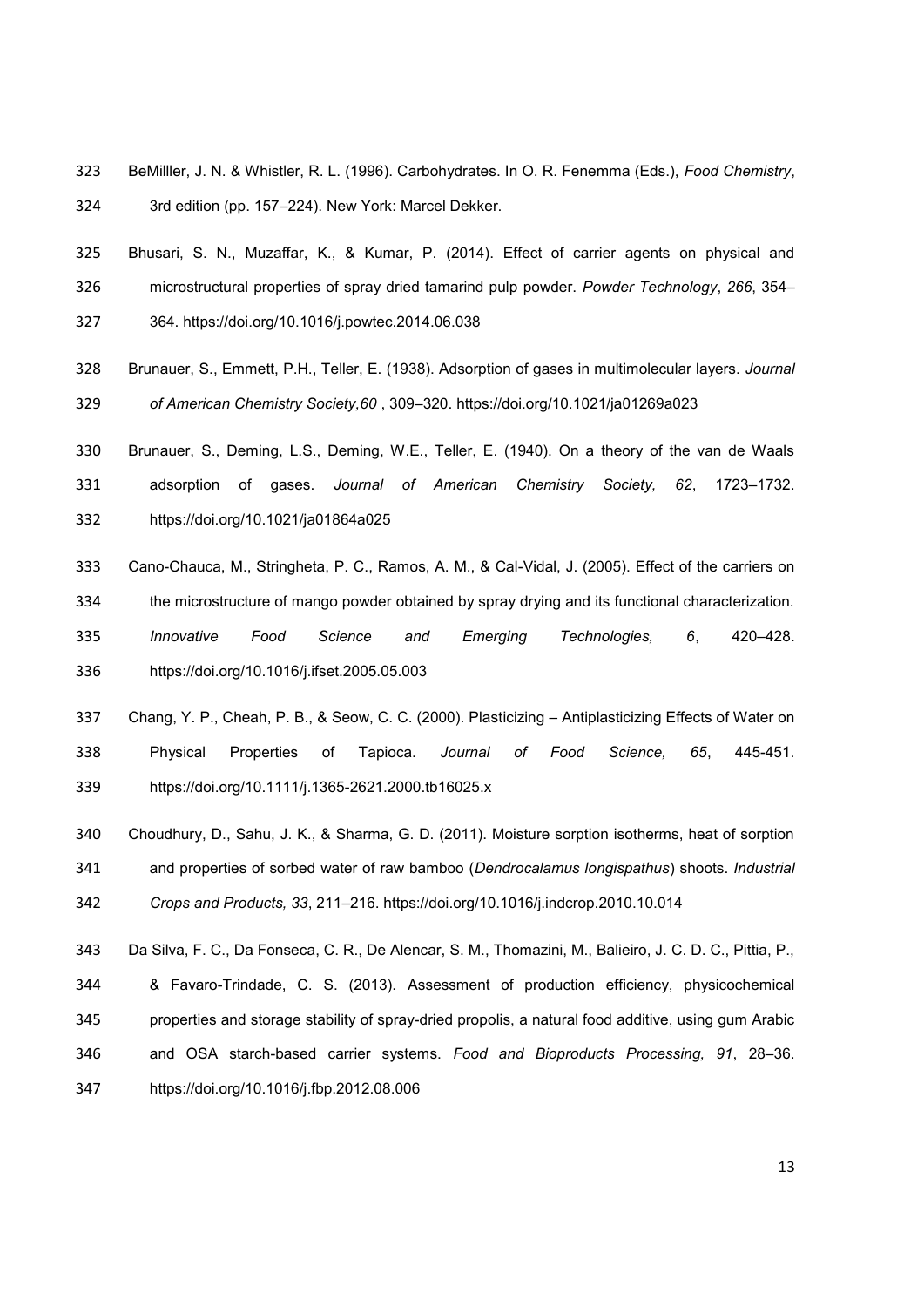Fabra, M. J., Talens, P., Moraga, G., & Martínez-Navarrete, N. (2009). Sorption isotherm and state diagram of grapefruit as a tool to improve product processing and stability. *Journal of Food Engineering, 93*, 52–58. https://doi.org/10.1016/j.jfoodeng.2008.12.029

Fongin, S., Kawai, K., Harnkarnsujarit, N., & Hagura, Y. (2017). Effects of water and maltodextrin on the glass transition temperature of freeze-dried mango pulp and an empirical model to predict plasticizing effect of water on dried fruits. *Journal of Food Engineering, 210*, 91–97. https://doi.org/10.1016/j.jfoodeng.2017.04.025

- González, F., García-Martínez, E., Camacho, M. del M., & Martínez-Navarrete, N. (2019). Stability of the physical properties, bioactive compounds and antioxidant capacity of spray-dried grapefruit powder. *Food Bioscience, 28*, 74–82. https://doi.org/10.1016/j.fbio.2019.01.009
- Gordon, M., Taylor, J.S., (1952). Ideal copolymers and second-order transitions of synthetic rubbers. I. Non-crystalline copolymers. *Journal of Applied Chemistry, 2*, 493–500.
- Goula, A. M., Karapantsios, T. D., Achilias, D. S., & Adamopoulos, K. G. (2008). Water sorption isotherms and glass transition temperature of spray dried tomato pulp. *Journal of Food Engineering, 85*, 73–83. https://doi.org/10.1016/j.jfoodeng.2007.07.015
- Greenspan, L. (1977). Humidity fixed point of binary saturated aqueous solutions. *Journal of Research of the National Bureau of Standards-a Physics and Chemistry, 81a*, 89–96.
- Kaymak-Ertekin, F., & Gedik, A. (2004). Sorption isotherms and isosteric heat of sorption for grapes, apricots, apples and potatoes. *LWT - Food Science and Technology, 37*, 429–438. https://doi.org/10.1016/j.lwt.2003.10.012
- Khallooufi, S., & Ratti, C. (2003). Quality Deterioration of Freeze-dried Foods as Explained by their Glass Transition. *Food Engineering and Physical Properties, 68*, 892-903. https://doi.org/10.1111/j.1365-2621.2003.tb08262.x
- Martínez-Navarrete, N., Salvador, A., Oliva, C., & Camacho, M. M. (2019). Influence of biopolymers and freeze-drying shelf temperature on the quality of a mandarin snack. *LWT, 99*,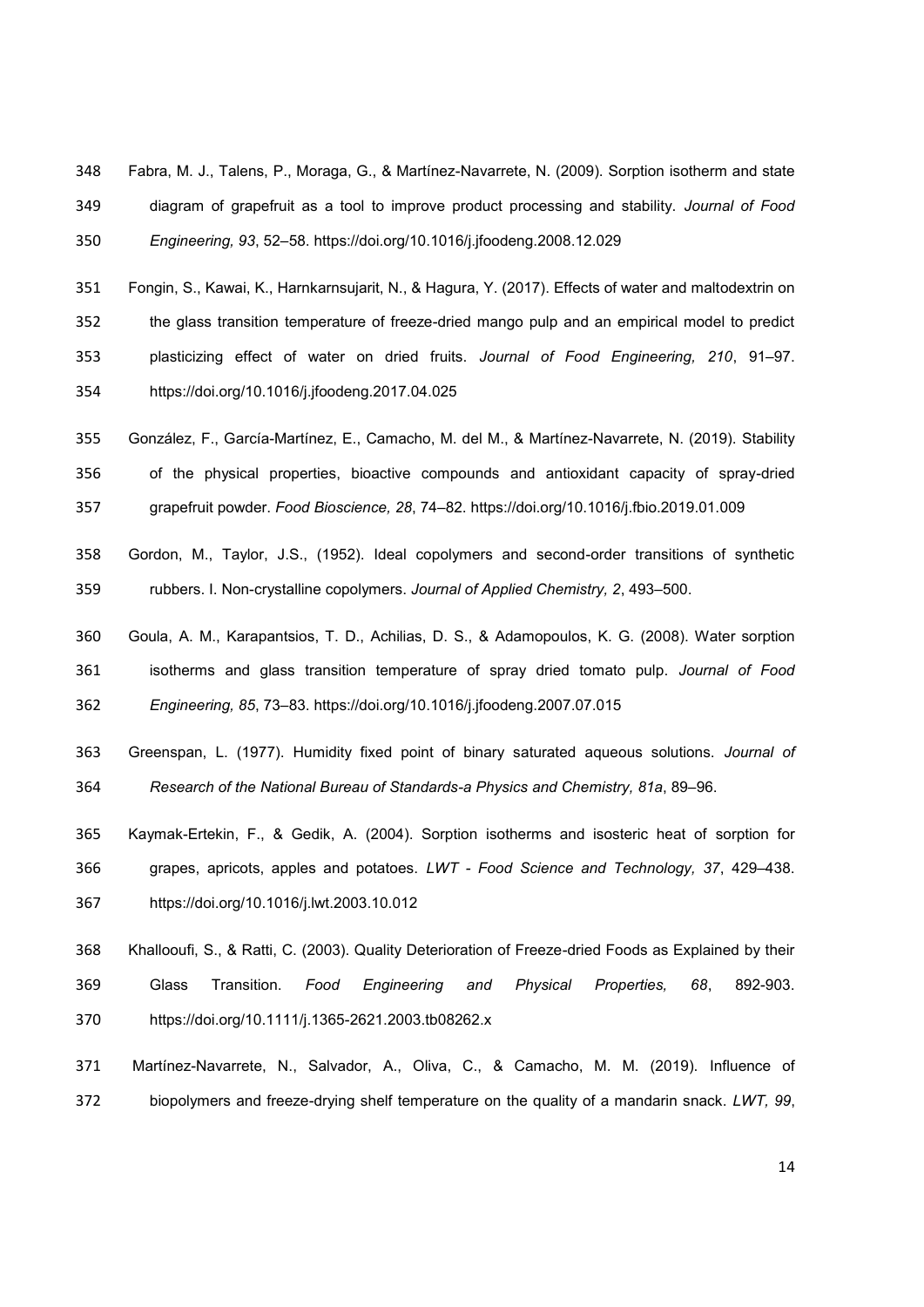- 57–61. https://doi.org/10.1016/j.lwt.2018.09.040
- Moraga, G., Martínez-Navarrete, N., & Chiralt, A. (2004). Water sorption isotherms and glass transition in strawberries: Influence of pretreatment. *Journal of Food Engineering, 62*, 315–321. https://doi.org/10.1016/S0260-8774(03)00245-0
- Moraga, G., Talens, P., Moraga, M. J., & Martínez-Navarrete, N. (2011). Implication of water activity and glass transition on the mechanical and optical properties of freeze-dried apple and banana slices. *Journal of Food Engineering, 106*, 212–219. https://doi.org/10.1016/j.jfoodeng.2011.05.009
- Pérez-Alonso, C., Beristain, C. I., Lobato-Calleros, C., Rodríguez-Huezo, M. E., & Vernon-Carter, E.
- J. (2006). Thermodynamic analysis of the sorption isotherms of pure and blended carbohydrate
- polymers. *Journal of Food Engineering, 77*, 753–760. https://doi.org/10.1016/j.jfoodeng.2005.08.002
- Pittia, P., & Sacchetti, G. (2008). Antiplasticization effect of water in amorphous foods. A review. *Food Chemistry, 106*, 1417–1427. https://doi.org/10.1016/j.foodchem.2007.03.077
- Rahman, M. S. (2006). State diagram of foods: Its potential use in food processing and product stability. *Trends in Food Science and Technology, 17*, 129–141. https://doi.org/10.1016/j.tifs.2005.09.009
- Roos, Y.H. (1995). *Phase Transitions in Food*. San Diego: Academic Press.
- Roos, Y., & Karel, M. (1991). Plasticizing effect of water on thermalbehavior and crystallization of amorphous food models. *Journal of Food Science, 56*, 38–43. https://doi.org/10.1111/j.1365- 2621.1991.tb07970.x
- Sogabe, T., Kawai, K., Kobayashi, R., Jothi, J. S., & Hagura, Y. (2018). Effects of porous structure and water plasticization on the mechanical glass transition temperature and textural properties of freeze-dried trehalose solid and cookie. *Journal of Food Engineering, 217*, 101–107. https://doi.org/10.1016/j.jfoodeng.2017.08.027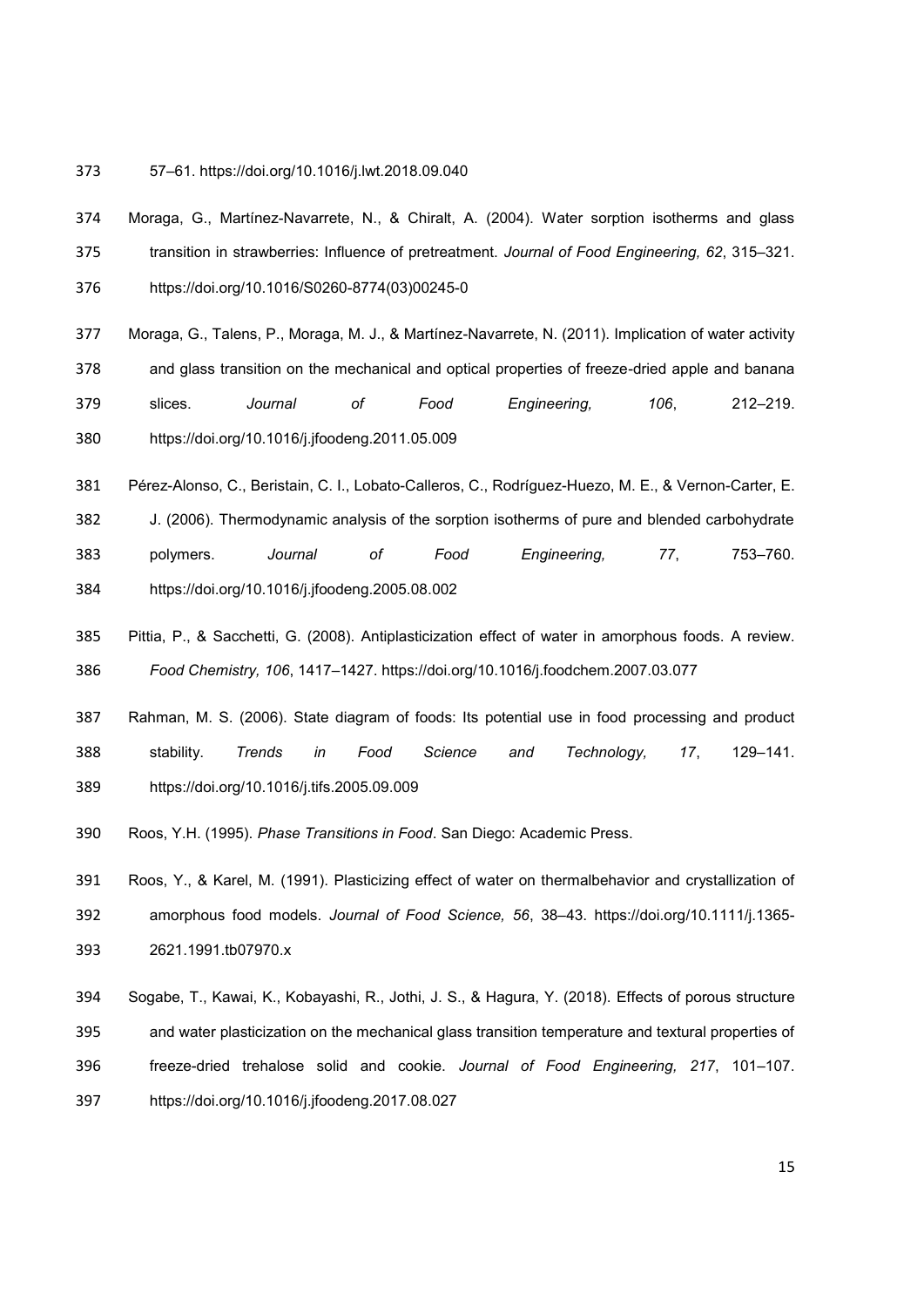Telis, V. R.N., & Martínez-Navarrete, N. (2009). Collapse and color changes in grapefruit juice powder as affected by water activity, glass transition, and addition of carbohydrate polymers.

*Food Biophysics, 4*, 83–93. https://doi.org/10.1007/s11483-009-9104-0

- Telis, V. R.N., & Martínez-Navarrete, N. (2010). Application of compression test in analysis of
- mechanical and color changes in grapefruit juice powder as related to glass transition and water
- activity. *LWT*, 43, 744–751. https://doi.org/10.1016/j.lwt.2009.12.007
- Telis, Vânia Regina Nicoletti, & Martínez-Navarrete, N. (2012). *Biopolymer Engineering in Food*  405 Processing (1<sup>st</sup> ed.). Florida: CRC Press, (Chapter 8).
- Wan, J., Ding, Y., Zhou, G., Luo, S., Liu, C., & Liu, F. (2018). Sorption isotherm and state diagram
- for indica rice starch with and without soluble dietary fiber. *Journal of Cereal Science, 80*, 44–49.
- https://doi.org/10.1016/j.jcs.2018.01.003
- WHO. Healthy Diet (2019). https://www.who.int/news-room/fact-sheets/detail/healthy-diet Accessed 15 July 2019.
- Wu, H. Y., Sun, C. B., & Liu, N. (2019). Effects of different cryoprotectants on microemulsion freeze-drying. *Innovative Food Science and Emerging Technologies, 54*, 28–33. https://doi.org/10.1016/j.ifset.2018.12.007
- 

## **Figure captions**

416 Figure 1. Water content (we) - water activity (a<sub>w</sub>) – onset glass transition temperature (Tg<sup>0</sup>) relationships of freeze-dried orange puree (O) and that formulated with: starch modified with octenylsuccinic anhydride and native corn starch (OSA+NCS) or pea fibre (OSA+PF); maltodextrin with native corn starch (MD+NCS) or pea fibre (MD+PF); gum Arabic with bamboo fibre (GA+BF). 420 The continuous lines represent the Tg-a<sub>w</sub> fitted model, the discontinuous lines predict  $x_w$ -a<sub>w</sub> data obtained from the BET fitted model and the points correspond to experimental data. The black dashed lines show, for the O sample, how to obtain the critical water activity and water content (CWA and CWC, respectively) for glass transition at 20ºC.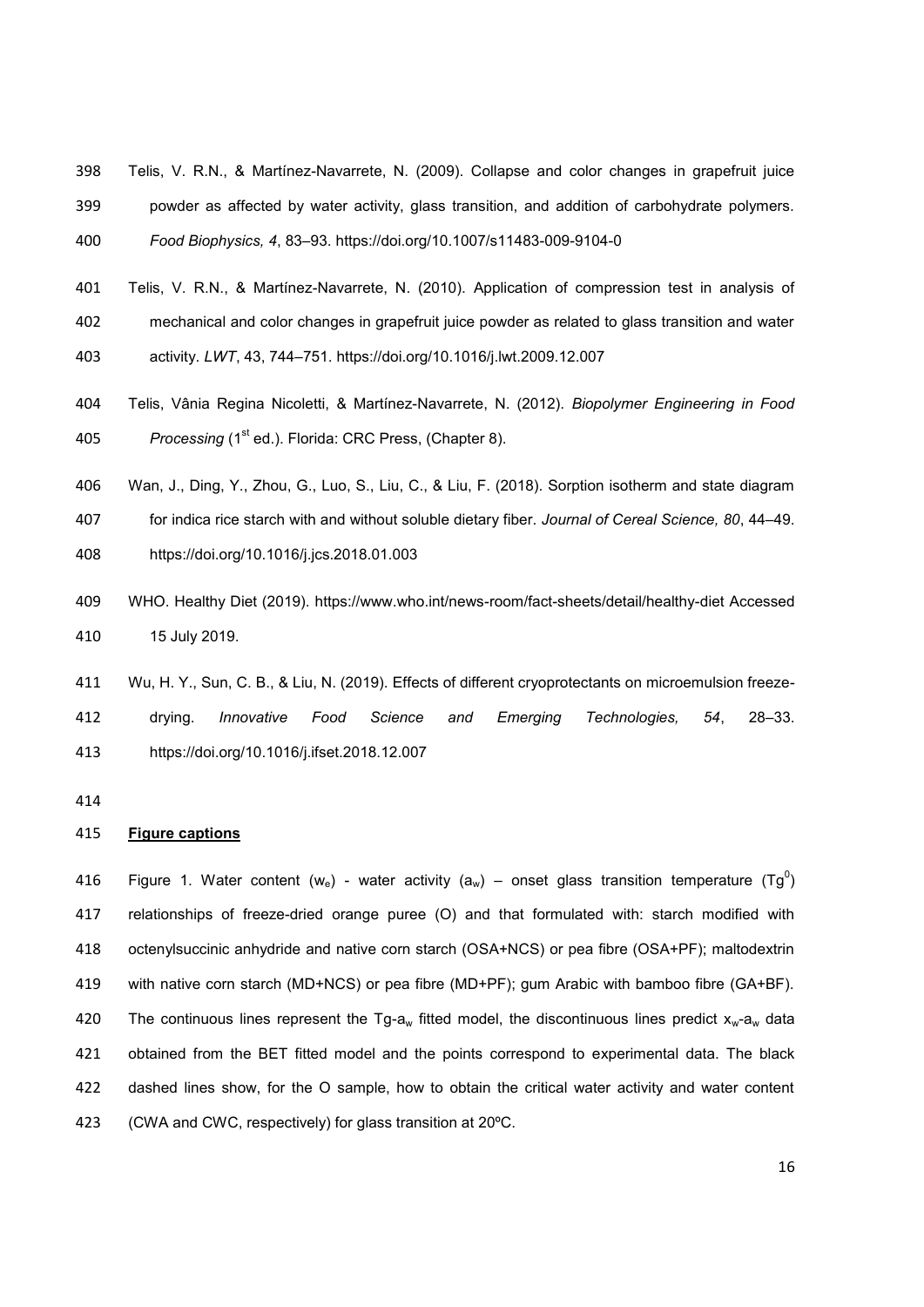424 Figure 2. Mid-point glass transition temperature (Tg<sup>m</sup>)-water content (x<sub>w</sub>) relationship of freeze-dried orange puree (O) and that formulated with: starch modified with octenylsuccinic anhydride and native corn starch (OSA+NCS) or pea fibre (OSA+PF); maltodextrin with native corn starch (MD+NCS) or pea fibre (MD+PF); gum Arabic with bamboo fibre (GA+BF). The lines represent the Gordon and Taylor fitted model and the points correspond to experimental data. The inner graph 429 shows an example of one of the DSC thermograms obtained with  $GA+BF$  sample with  $a_w = 0.06$ . 430 The dashed lines and arrows indicate the way to obtain the temperature at the onset (Tg<sup>0</sup>), mid-431 point (Tg<sup>m</sup>) and end-point (Tg<sup>e</sup>) of glass transition.

432 Figure 3. Values of a) luminosity  $(L^*)$ , b) chroma  $(C^*)$  and c) hue angle (h<sup>\*</sup>) of freeze-dried snack obtained from orange puree (O) and that formulated with: starch modified with octenylsuccinic anhydride and native corn starch (OSA+NCS) or pea fibre (OSA+PF); maltodextrin with native corn starch (MD+NCS) or pea fibre (MD+PF); gum Arabic with bamboo fibre (GA+BF), conditioned at 436 different water activity  $(a_w)$ .

Figure 4. Force (F) – distance (d) curves obtained with freeze-dried snack obtained from orange puree (O) and that formulated with: starch modified with octenylsuccinic anhydride and native corn starch (OSA+NCS) or pea fibre (OSA+PF); maltodextrin with native corn starch (MD+NCS) or pea 440 fibre (MD+PF); gum Arabic with bamboo fibre (GA+BF), conditioned at different water activity ( $a_w$ ).

Figure 5. Values of maximum force (Fmax) obtained in the mechanical test carried out with the freeze-dried snack obtained from orange puree (O) and that formulated with: starch modified with octenylsuccinic anhydride and native corn starch (OSA+NCS) or pea fibre (OSA+PF); maltodextrin with native corn starch (MD+NCS) or pea fibre (MD+PF); gum Arabic with bamboo fibre (GA+BF), 445 conditioned at different water activity  $(a_w)$ .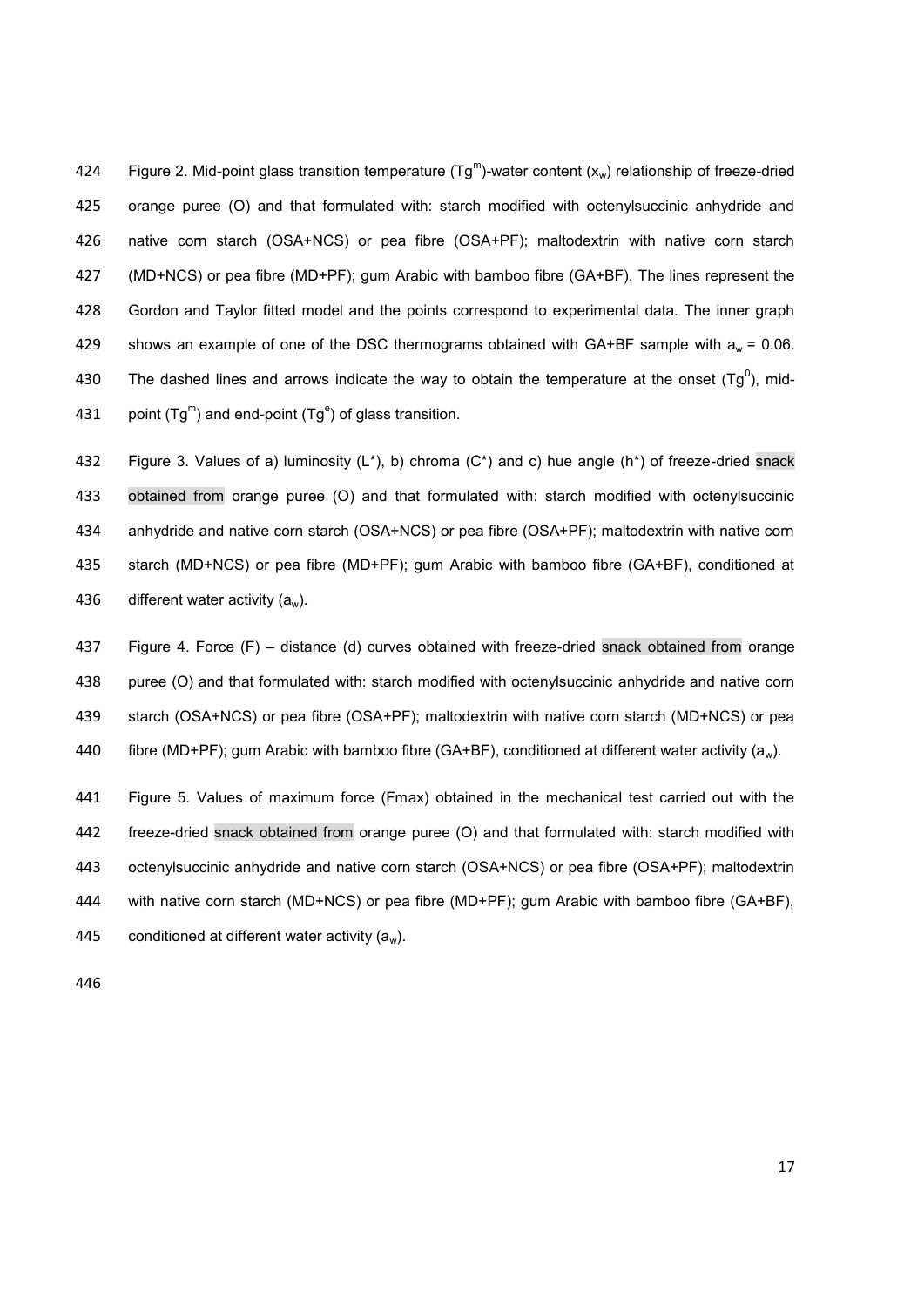| Biopolymers added and concentration |                                                |                       |  |  |  |
|-------------------------------------|------------------------------------------------|-----------------------|--|--|--|
| Sample                              | 5g/100 g orange puree                          | 1g/100 g orange puree |  |  |  |
| $GA+BF$                             | gum Arabic                                     | bamboo fibre          |  |  |  |
| MD+PF                               | maltodextrin                                   | pea fibre             |  |  |  |
| MD+NC                               | maltodextrin                                   | native corn starch    |  |  |  |
| OSA+PF                              | starch modified with octenylsuccinic anhydride | pea fibre             |  |  |  |
| OSA+NC                              | starch modified with octenylsuccinic anhydride | native corn starch    |  |  |  |

Table 1. Sample code as a function of the corresponding formulation.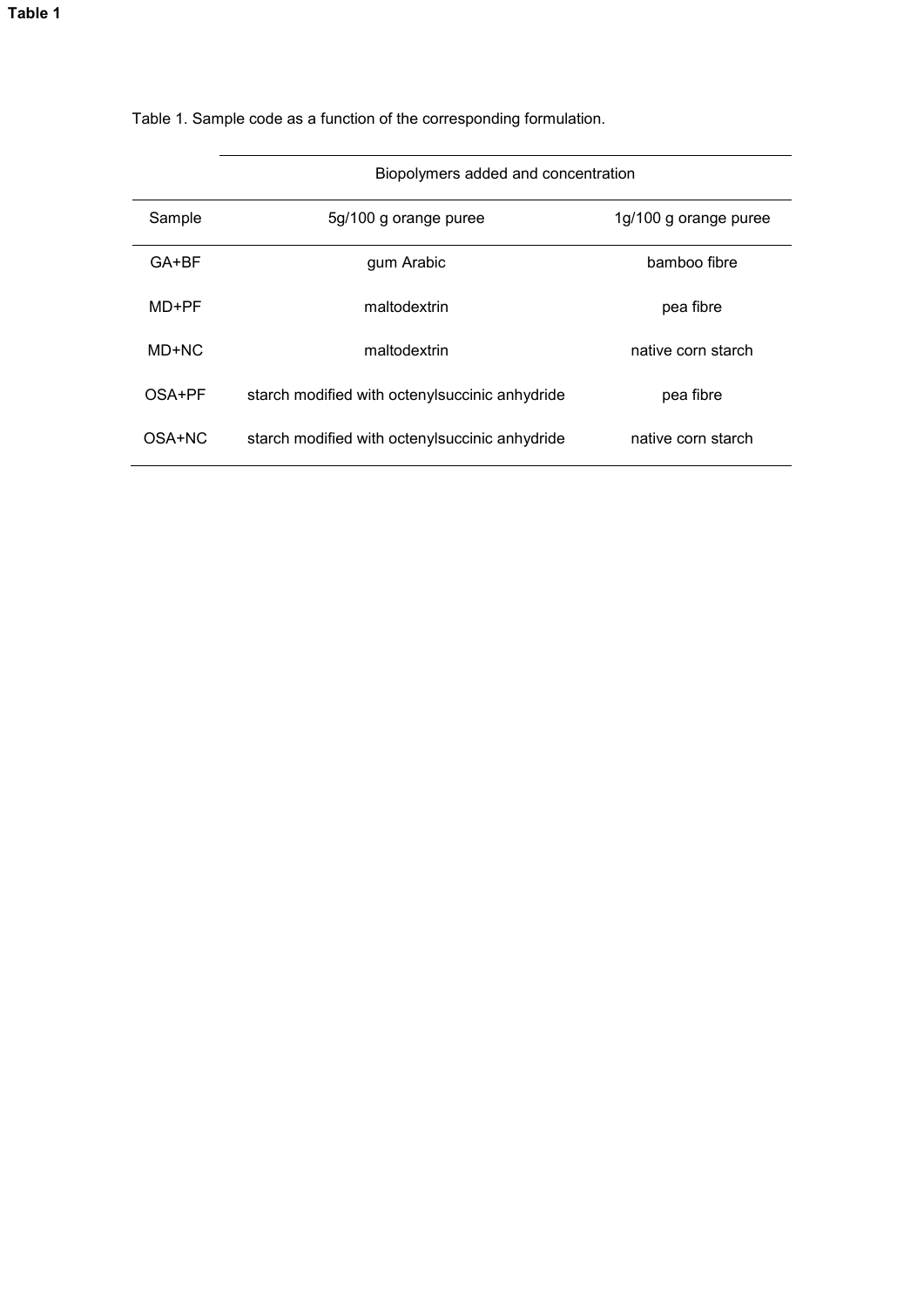| Table 2. Parameters of the BET ( $W_0$ , C) and linear (Y, Z) models fitted to experimental water |
|---------------------------------------------------------------------------------------------------|
| content-water activity (Eq. 1) and mid-point glass transition temperature-water activity (Eq. 3)  |
| data, respectively. The sample codes can be identified in Table 1.                                |

| C<br>Sample |     | $W_{o}$<br>(g water/g dry solids) | $R^2$ | Υ        | Z    | $R^2$ |
|-------------|-----|-----------------------------------|-------|----------|------|-------|
| O           | 3,0 | 0,074                             | 0,911 | $-124,4$ | 36,8 | 0,981 |
| OSA+PF      | 2,7 | 0,062                             | 0,708 | $-137,8$ | 51,9 | 0,969 |
| OSA+NCS     | 2,8 | 0,062                             | 0,837 | $-140,5$ | 52,7 | 0,981 |
| MD+PF       | 2,6 | 0,066                             | 0,901 | $-130,4$ | 49,3 | 0,982 |
| MD+NCS      | 2,3 | 0,071                             | 0,580 | $-136,2$ | 50,9 | 0,985 |
| GA+BF       | 2,8 | 0,066                             | 0,827 | $-140,2$ | 55,6 | 0,987 |

 $R^2$ : adjusted determination coefficient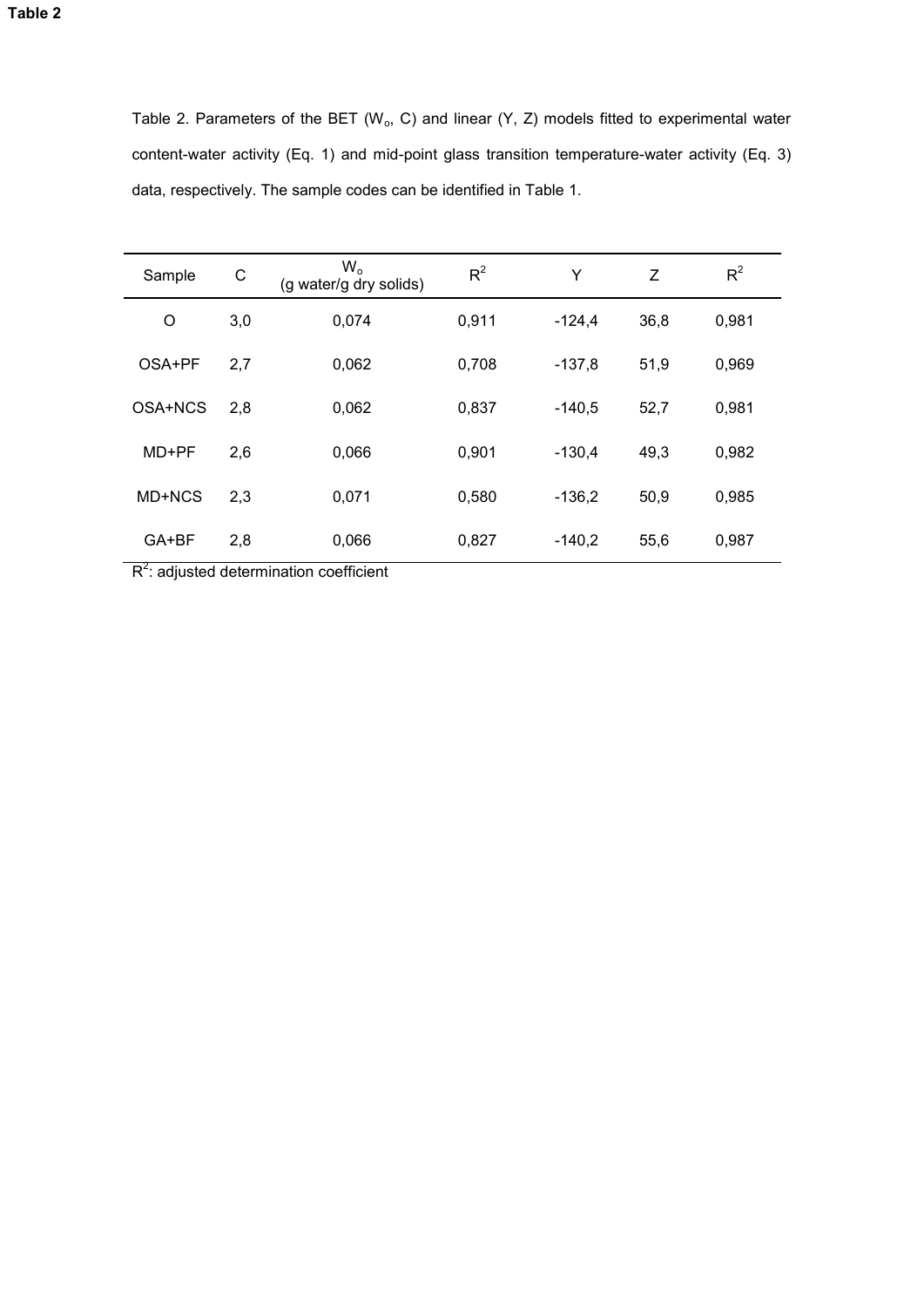Table 3. Gordon and Taylor parameters (K and Tgs) obtained when fitting the experimental onset, midpoint and end point of the glass transition temperature (Tg $^{0}$ , Tg $^{\mathsf{m}}$  and Tg $^{\mathsf{e}},$ respectively) - water content relationship (Eq. 2). The sample codes can be identified in Table 1.

|              |            | $\circ$ | OSA+PF | OSA+NCS | MD+PF | MD+NCS | GA+BF |  |
|--------------|------------|---------|--------|---------|-------|--------|-------|--|
|              | Κ          | 5,69    | 6,93   | 7,24    | 6,16  | 6,52   | 6,62  |  |
| $Tg^{\circ}$ | Tgs        | 37,2    | 48,6   | 50,6    | 45,1  | 47,7   | 52,6  |  |
|              | $R^2$      | 0,985   | 0,972  | 0,981   | 0,970 | 0,984  | 0,985 |  |
|              |            |         |        |         |       |        |       |  |
|              | Κ          | 5,19    | 6,56   | 6,81    | 5,74  | 6,02   | 6,28  |  |
| $Tg^m$       | <b>Tgs</b> | 40,0    | 55,4   | 57,5    | 51,4  | 53,4   | 60,0  |  |
|              | $R^2$      | 0,958   | 0,963  | 0,982   | 0,964 | 0,989  | 0,988 |  |
|              |            |         |        |         |       |        |       |  |
|              | Κ          | 4,86    | 6,22   | 6,44    | 5,36  | 5,56   | 5,97  |  |
| $Tg^e$       | Tgs        | 44,8    | 62,3   | 64,4    | 57,8  | 59,2   | 67,3  |  |
|              | $R^2$      | 0,953   | 0,951  | 0,981   | 0,957 | 0,985  | 0,991 |  |

 $R^2$ : adjusted determination coefficient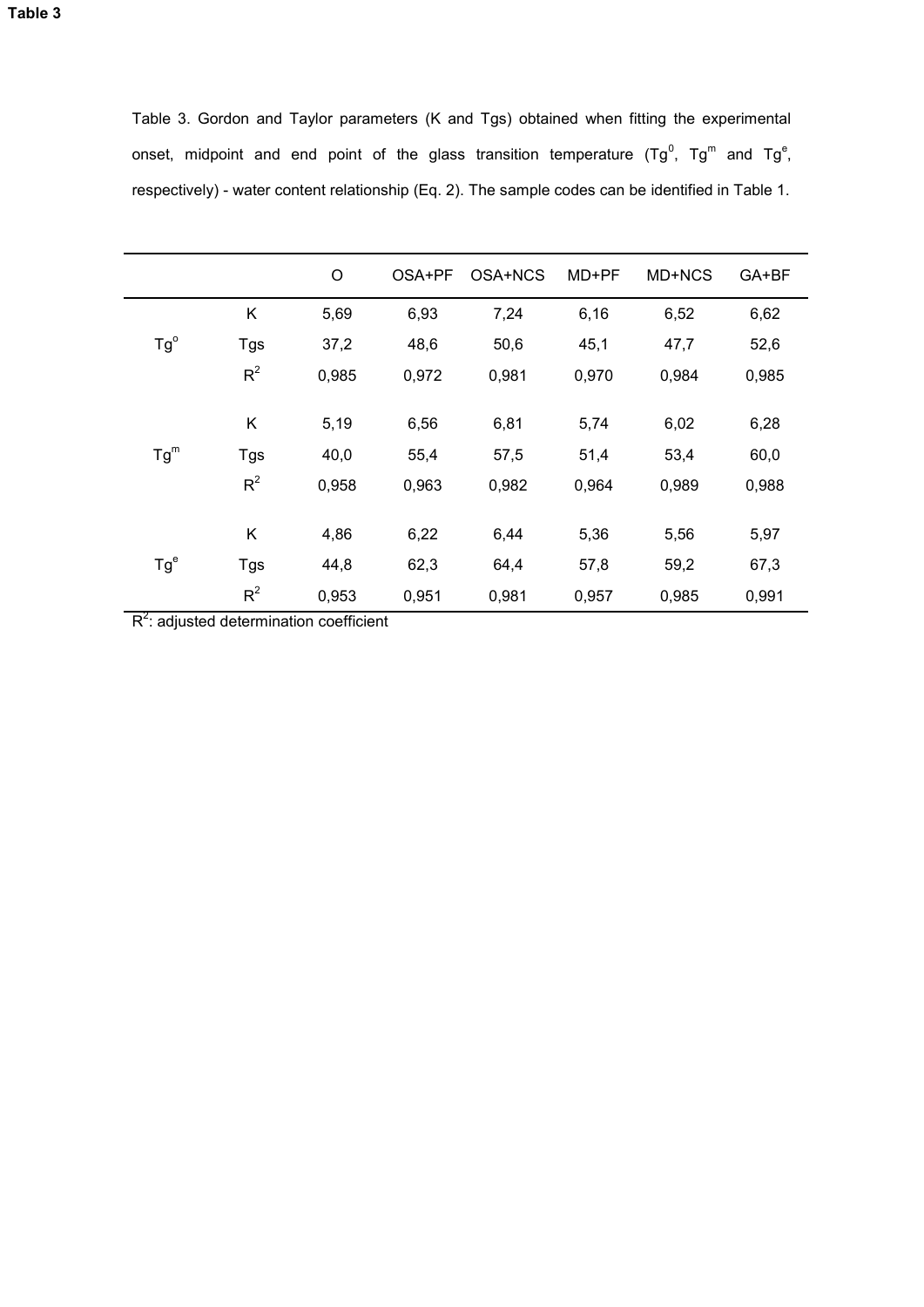|       |                  | O     | OSA+PF | MD+PF | OSA+NCS | MD+NCS | GA+BF |
|-------|------------------|-------|--------|-------|---------|--------|-------|
|       | $CWA^o$          | 0,095 | 0,170  | 0,160 | 0,165   | 0,169  | 0,190 |
| 20 °C | CWA <sup>e</sup> | 0,165 | 0,279  | 0,275 | 0,275   | 0,275  | 0,302 |
|       | CWC <sup>o</sup> | 0,019 | 0,026  | 0,026 | 0,026   | 0,026  | 0,031 |
|       | CWC <sup>e</sup> | 0,032 | 0,042  | 0,044 | 0,042   | 0,043  | 0,049 |
|       |                  |       |        |       |         |        |       |
|       | $CWA^o$          | 0,213 | 0,293  | 0,289 | 0,285   | 0,295  | 0,311 |
| 4 °C  | CWA <sup>e</sup> | 0,305 | 0,404  | 0,409 | 0,400   | 0,405  | 0,425 |
|       | CWC <sup>o</sup> | 0,040 | 0,044  | 0,046 | 0,044   | 0,046  | 0,050 |
|       | CWC <sup>e</sup> | 0,057 | 0,063  | 0,067 | 0,063   | 0,067  | 0,071 |

Table 4. Values of the critical water content (CWC) and critical water activity (CWA) for the onset ( $^{\circ}$ ) and end ( $^{\circ}$ ) point of the glass transition at 20 and 4 $^{\circ}$ C. The sample codes can be identified in Table 1.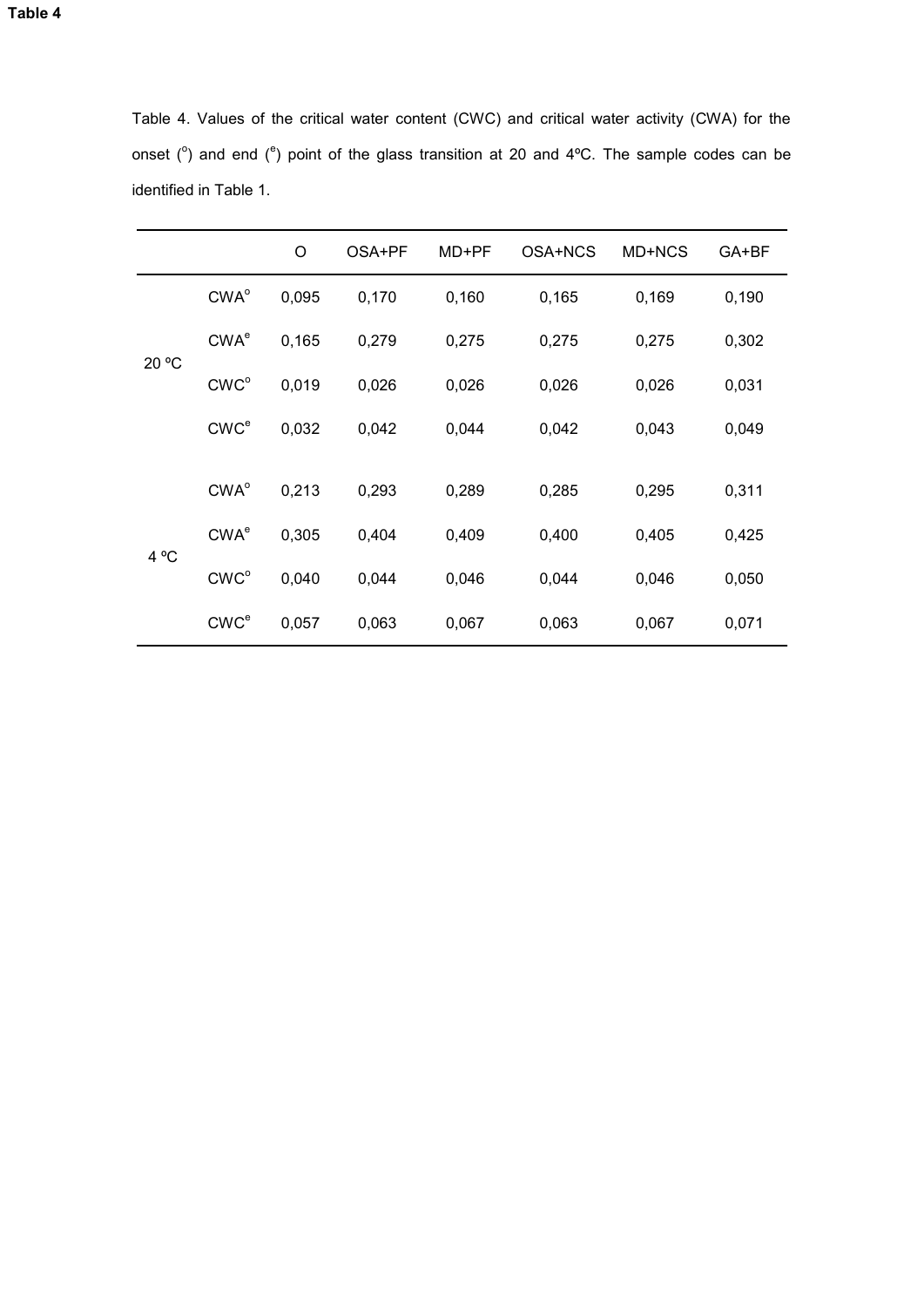

Figure 1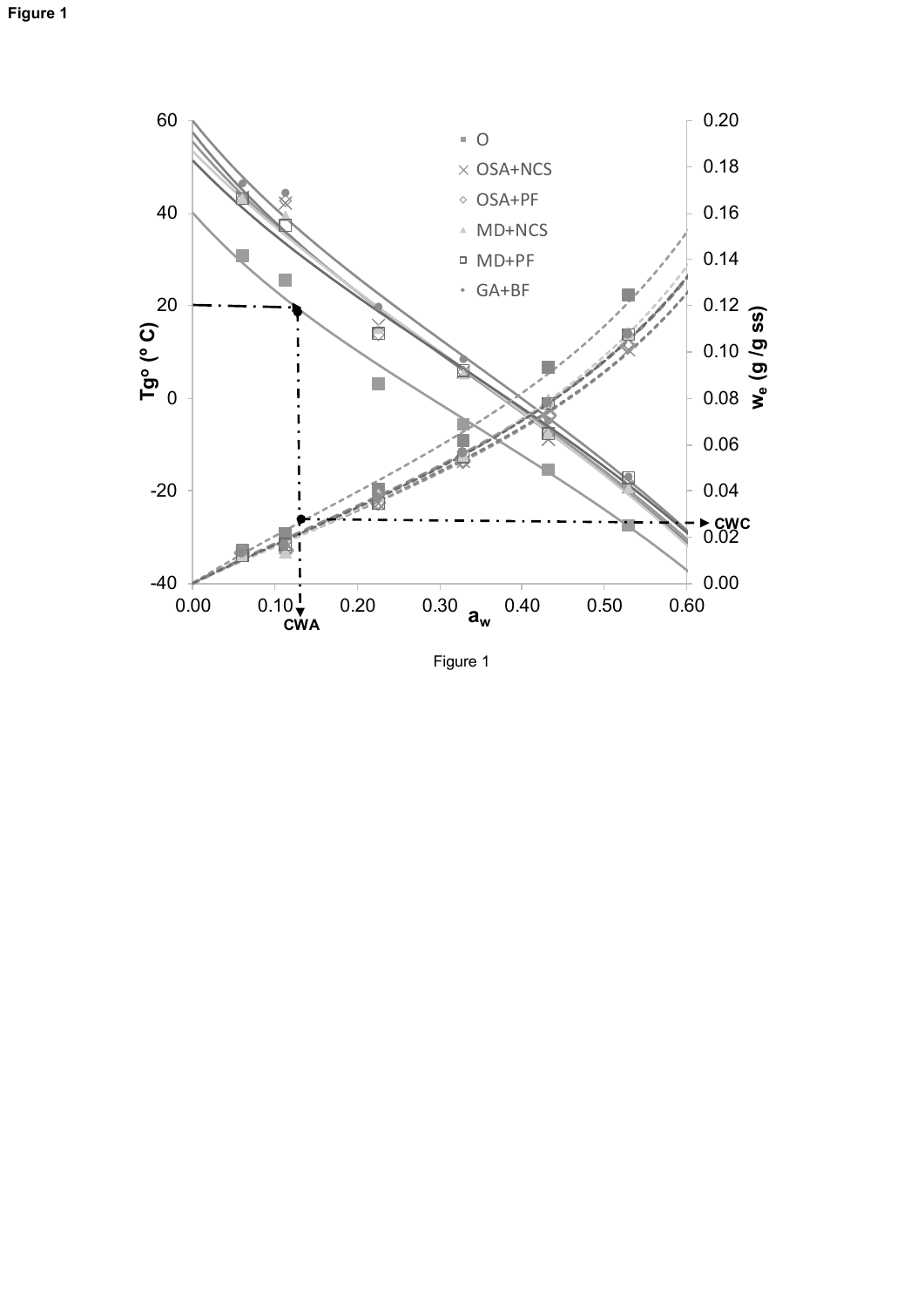

Figure 2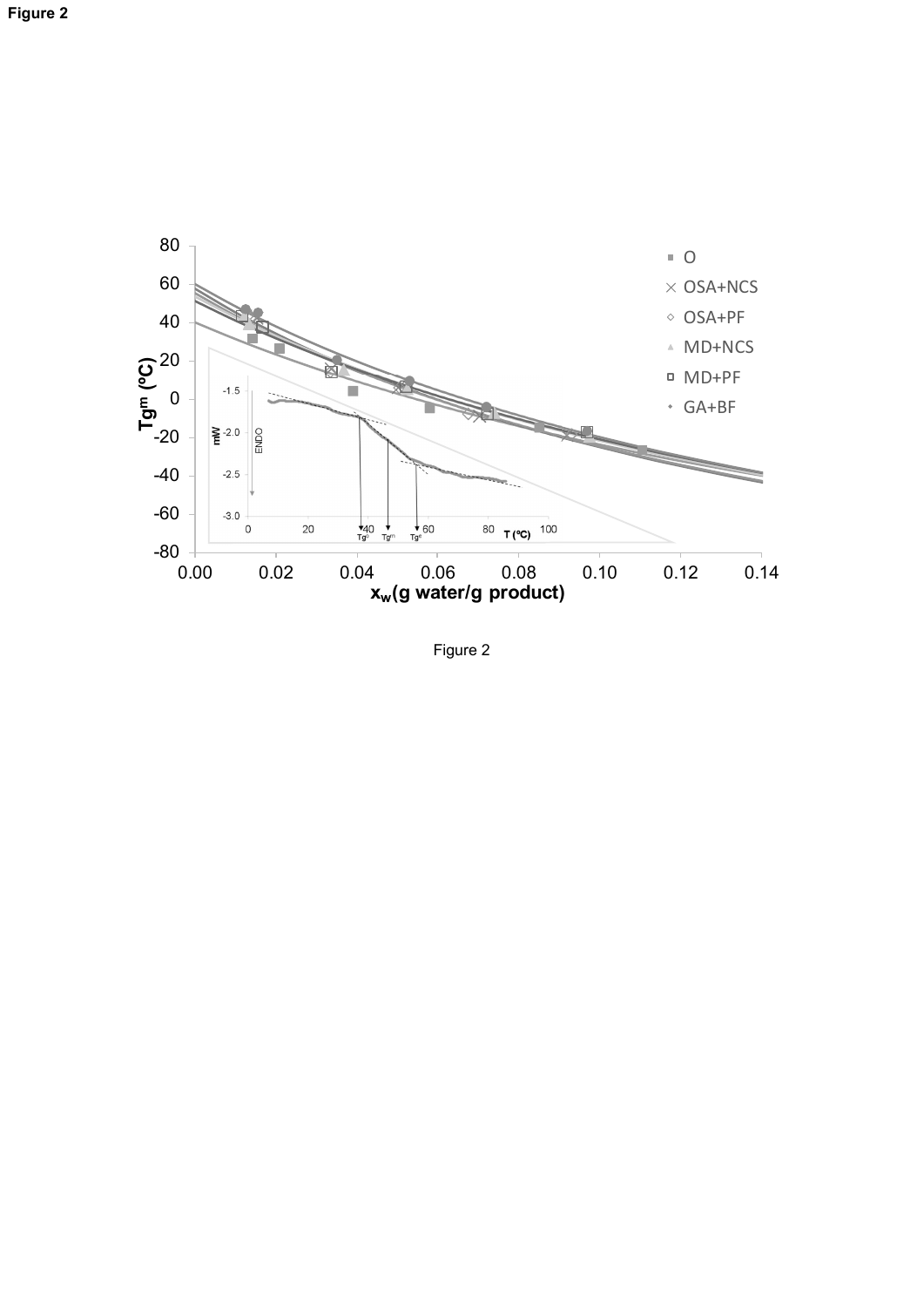

Figure 3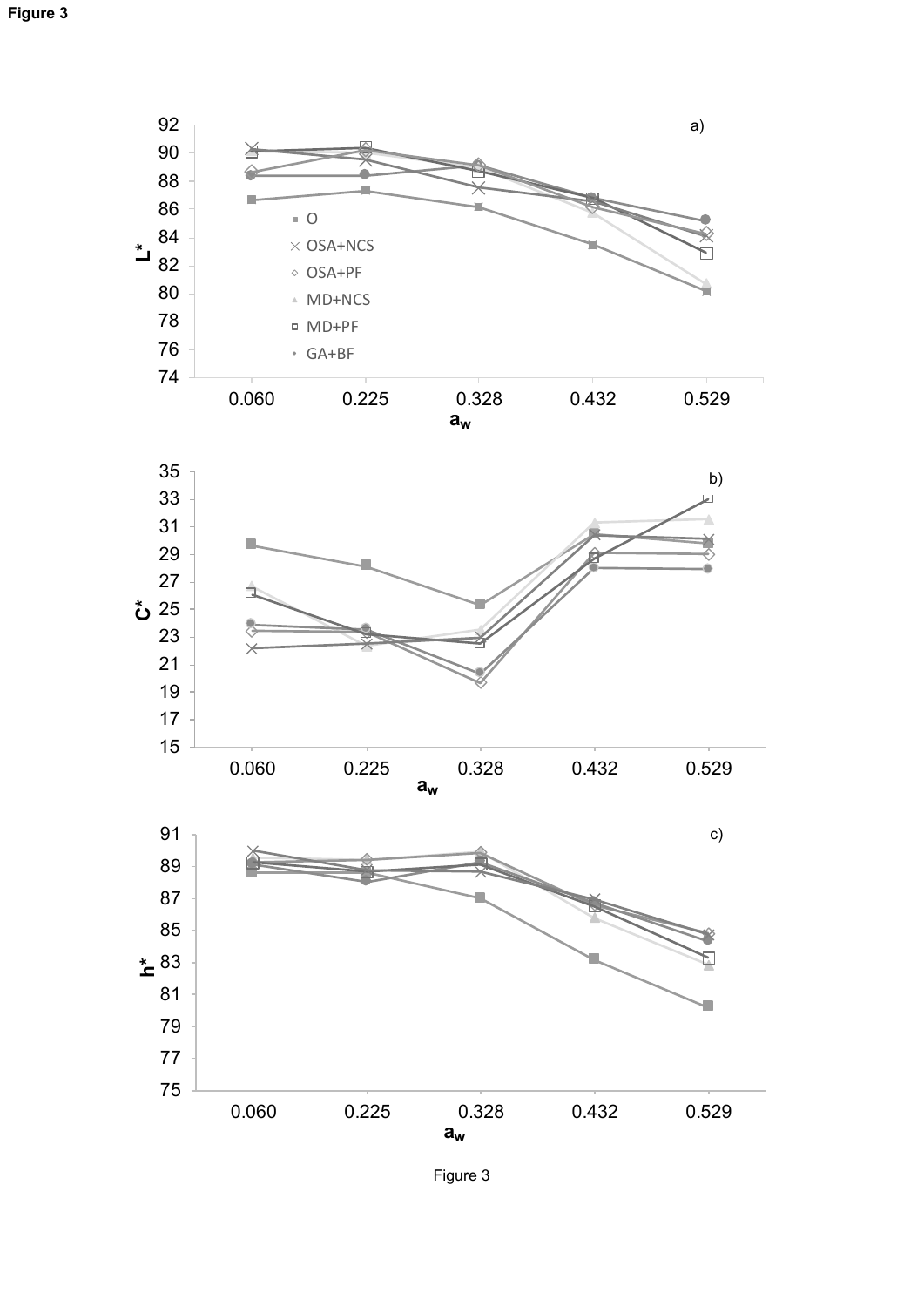

Figure 4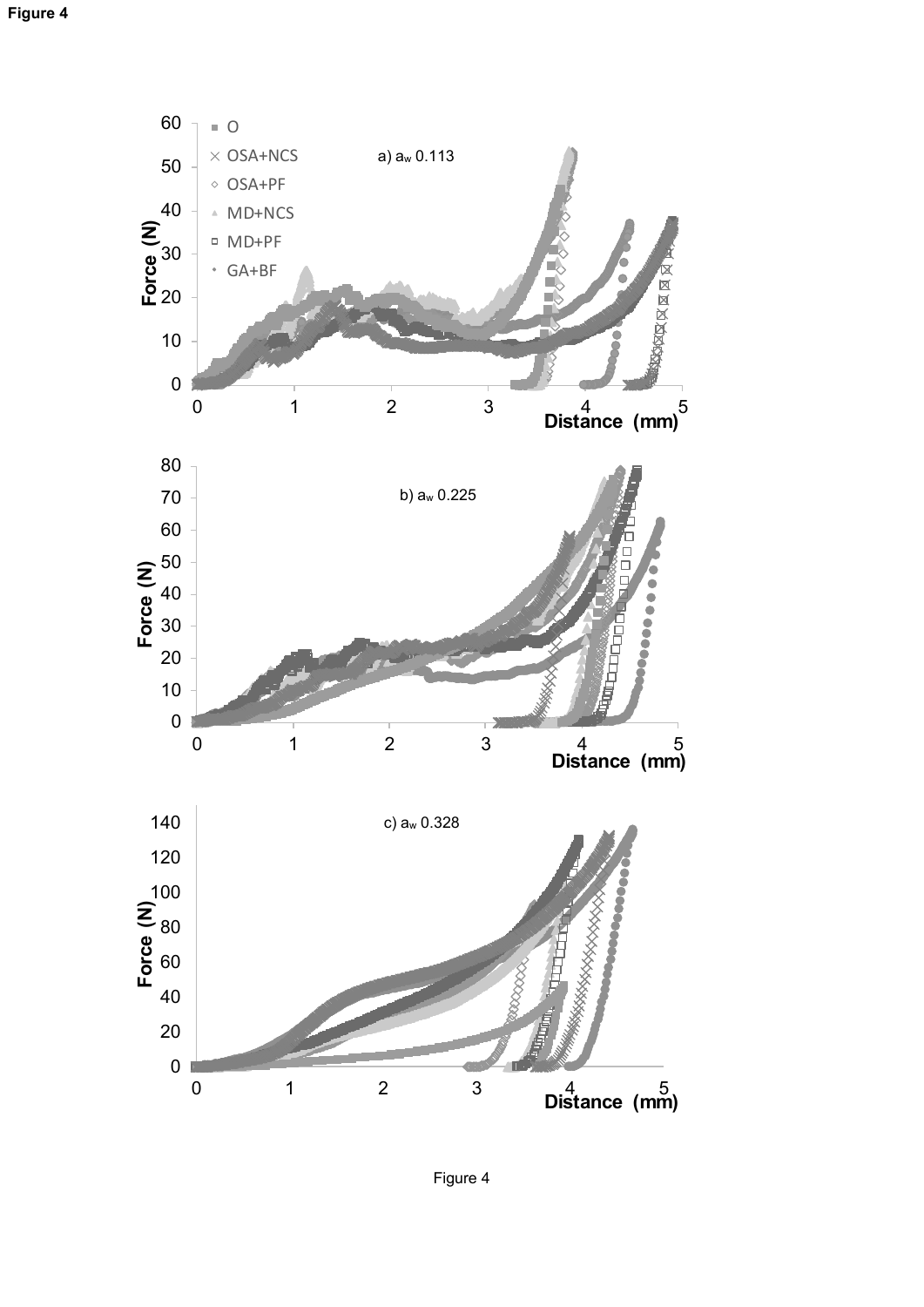

Figure 5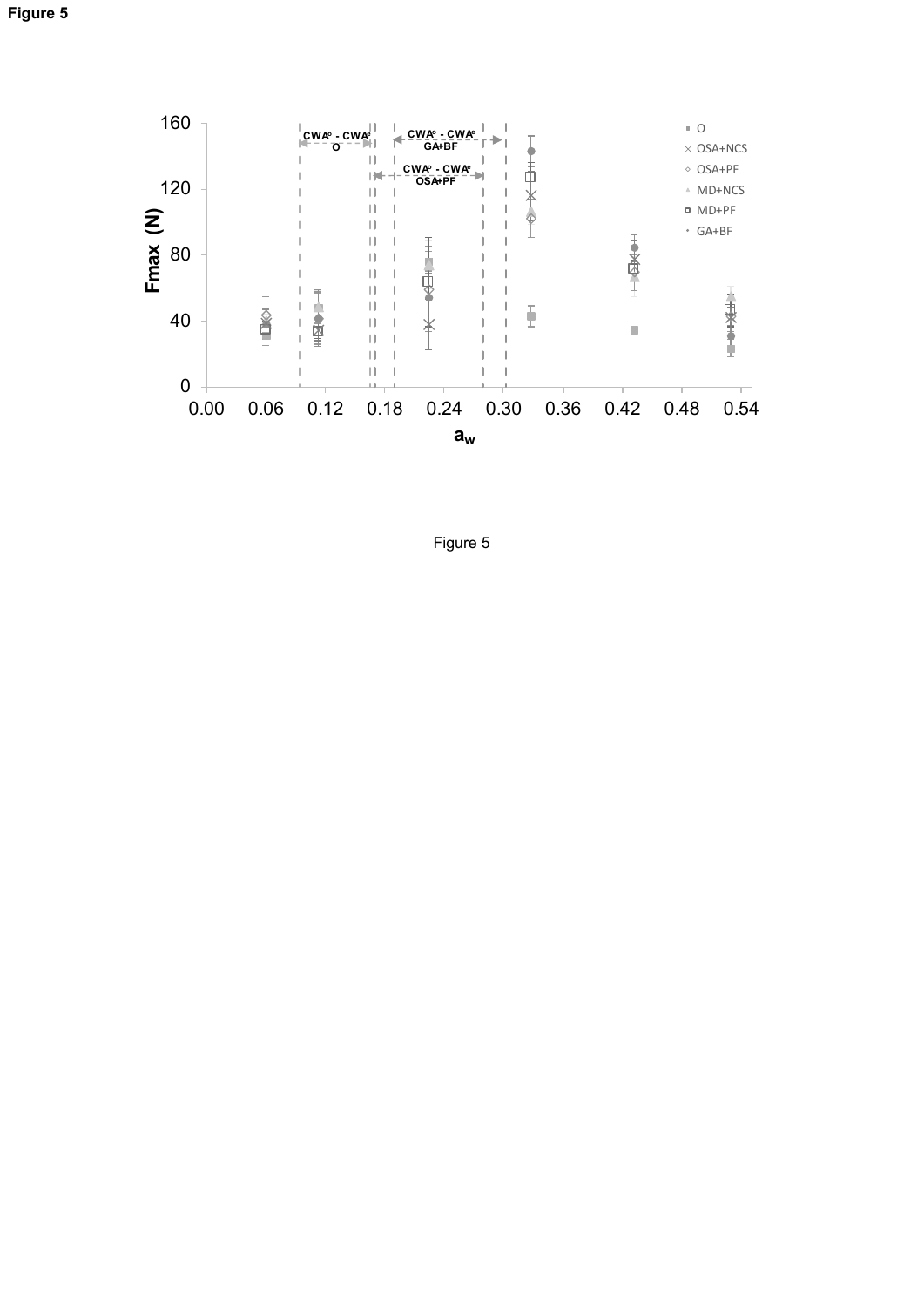## **CREDIT AUTHOR STATEMENT**

**Marilu Andrea Silva-Espinoza**: Formal analysis, Funding acquisition, Investigation, Methodology, Writing – original draft, Writing – review & editing.

**María del Mar Camacho**: Conceptualization, Funding acquisition, Methodology, Project Administration.

**Nuria Martínez-Navarrete**: Conceptualization, Formal analysis, Funding acquisition, Methodology, Project Administration, Supervision, Writing – original draft, Writing – review & editing.